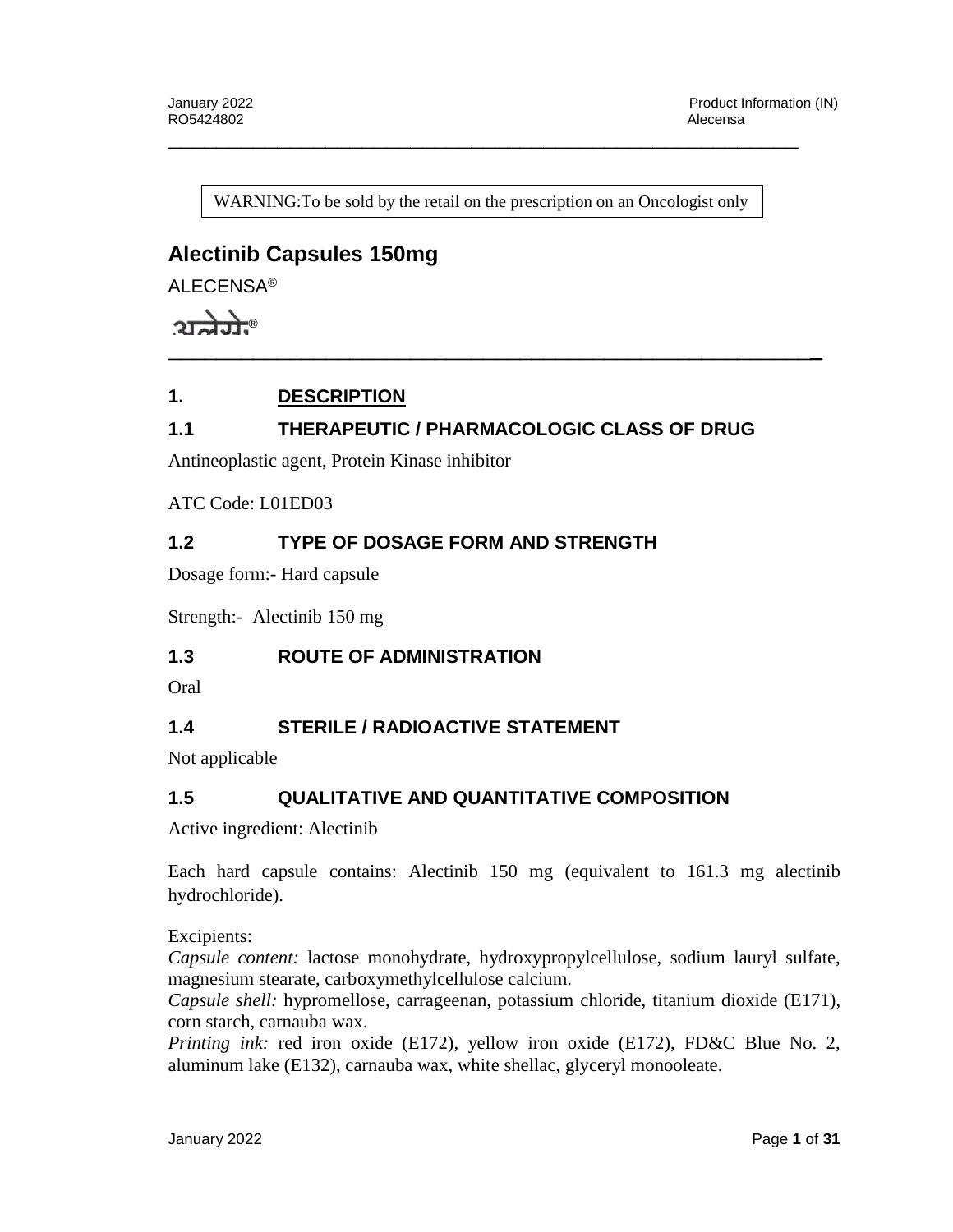RO5424802 **Alecensa** Alecensa and the set of the set of the set of the set of the set of the set of the set of the set of the set of the set of the set of the set of the set of the set of the set of the set of the set of t

January 2022 Product Information (IN)

## **2. CLINICAL PARTICULARS**

#### **2.1 THERAPEUTIC INDICATION(S)**

Alecensa is indicated for the first-line treatment of patients with Anaplastic Lymphoma Kinase (ALK)-positive locally advanced or metastatic non-small cell lung cancer (NSCLC).

Alecensa is indicated for the treatment of patients with anaplastic lymphoma kinase (ALK)-positive, metastatic non-small cell lung cancer (NSCLC) who have progressed on or are intolerant to Crizotinib.

#### **2.2 DOSAGE AND ADMINISTRATION**

#### **General**

A validated ALK assay is required for the selection of ALK-positive NSCLC patients. ALK-positive NSCLC status should be established prior to initiation of Alecensa therapy in first-line.

Alecensa hard capsules should be taken with food, swallowed whole and must not be opened or dissolved.

The recommended dose of Alecensa is 600 mg (four 150 mg capsules) given orally, twice daily (total daily dose of 1200 mg) (*see section 3.2 Pharmacokinetic Properties*).

Patients with underlying severe hepatic impairment should receive a dose of 450 mg given orally twice daily (total daily dose of 900 mg) (see sections 2.2.1 Special Dosing Instructions and 3.2.5 Pharmacokinetics in Special Populations).

#### **Duration of Treatment**

It is recommended that patients are treated with Alecensa until disease progression or unmanageable toxicity.

#### **Delayed or Missed Doses**

If a planned dose of Alecensa is missed, patients can make up that dose unless the next dose is due within 6 hours. If vomiting occurs after taking a dose of Alecensa, patients should take the next dose at the scheduled time.

#### **Dose Modifications**

Management of adverse events may require temporary interruption, dose reduction, or discontinuation of treatment with Alecensa. The dose of Alecensa should be reduced in steps of 150 mg twice daily based on tolerability. Alecensa treatment should be permanently discontinued if patients are unable to tolerate the 300 mg twice daily dose.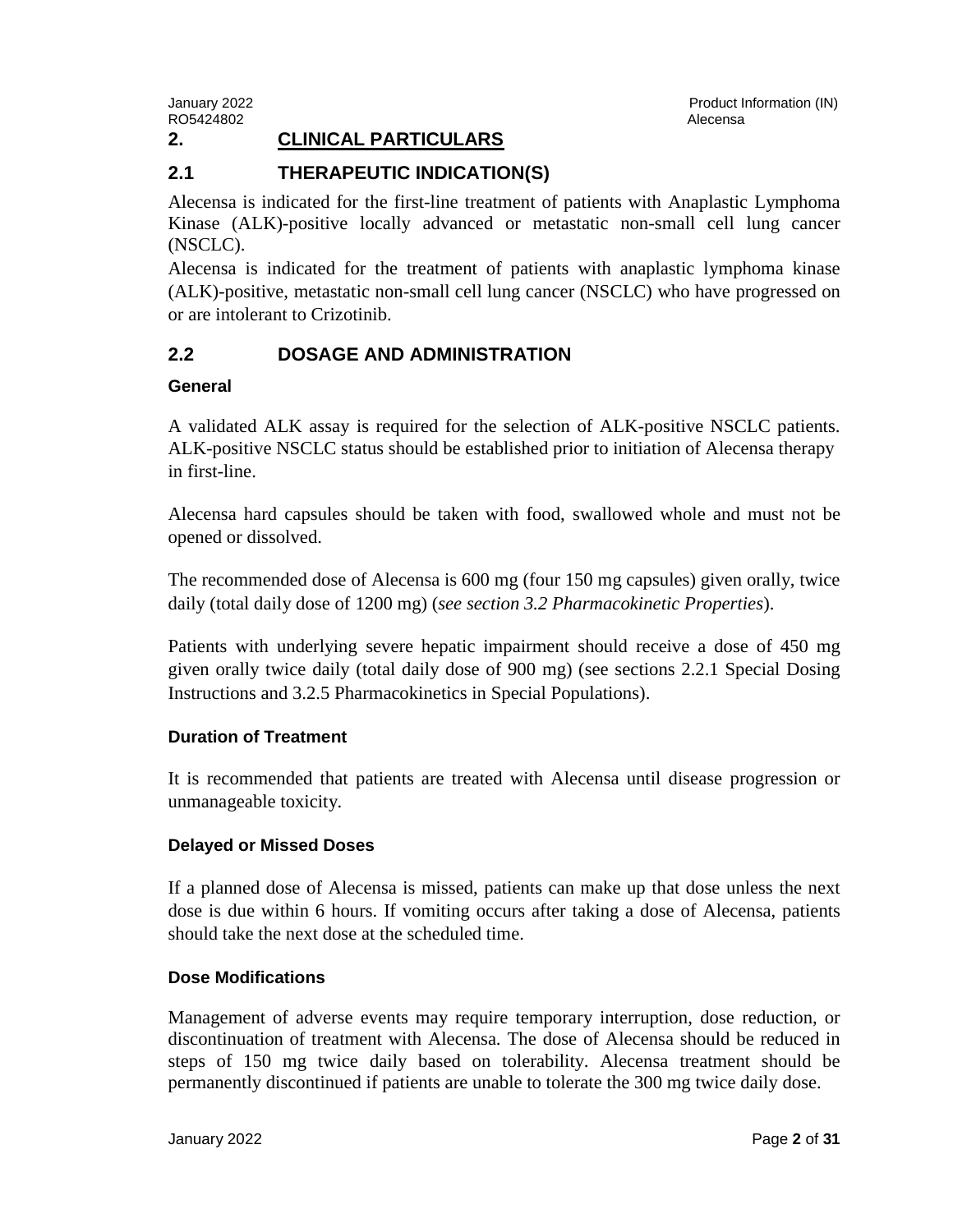## **Table 1 Dose Reduction Schedule**

| Dose reduction schedule | Dose level         |
|-------------------------|--------------------|
| Dose                    | 600 mg twice daily |
| First dose reduction    | 450 mg twice daily |
| Second dose reduction   | 300 mg twice daily |

**Table 2 Dose modification advice for specified Adverse Drug Reactions** (*see sections 2.4.1 Warnings and Precautions and 2.6 Undesirable Effects)*

| Grade                                                                                                                                                      | <b>Alecensa Treatment</b>                                                                                                                                                                                                                                                                                                                                                                                                                                                                                                                                                                                                                                                                                                                                                         |  |
|------------------------------------------------------------------------------------------------------------------------------------------------------------|-----------------------------------------------------------------------------------------------------------------------------------------------------------------------------------------------------------------------------------------------------------------------------------------------------------------------------------------------------------------------------------------------------------------------------------------------------------------------------------------------------------------------------------------------------------------------------------------------------------------------------------------------------------------------------------------------------------------------------------------------------------------------------------|--|
| Interstitial<br>Disease<br>Lung<br>(ILD)/Pneumonitis (all Grades)                                                                                          | Immediately interrupt<br>and<br>permanently<br>discontinue if no other potential causes of<br>ILD/pneumonitis have been identified                                                                                                                                                                                                                                                                                                                                                                                                                                                                                                                                                                                                                                                |  |
| ALT or AST elevation of Grade $\geq$ 3<br>$($ > 5 times ULN) with total bilirubin $\leq$<br>2 times ULN                                                    | Temporarily withhold until recovery to baseline<br>or $\leq$ Grade 1 ( $\leq$ 3 times ULN), then resume at<br>reduced dose (see Table 1)                                                                                                                                                                                                                                                                                                                                                                                                                                                                                                                                                                                                                                          |  |
| ALT or AST elevation of Grade $\geq 2$<br>$(> 3$ times ULN) with total bilirubin<br>elevation $>2$ times ULN in the<br>absence of cholestasis or hemolysis | Permanently discontinue Alecensa                                                                                                                                                                                                                                                                                                                                                                                                                                                                                                                                                                                                                                                                                                                                                  |  |
| Bradycardia <sup>ª</sup> Grade 2 or Grade 3<br>(symptomatic, may be severe and<br>medically significant, medical<br>intervention indicated)                | Temporarily withhold until recovery to<br>$\leq$ Grade 1 (asymptomatic) bradycardia or to a<br>heart rate of $\geq 60$ bpm. Evaluate concomitant<br>medications known to cause bradycardia, as well<br>as anti-hypertensive medications.<br>If contributing concomitant medication is<br>identified and discontinued, or its dose is<br>adjusted, resume at previous dose upon recovery<br>to $\leq$ Grade 1 (asymptomatic) bradycardia or to a<br>heart rate of $\geq 60$ bpm.<br>If no contributing concomitant medication is<br>identified, or if contributing concomitant<br>medications are not discontinued or dose<br>modified, resume at reduced dose (see Table 1)<br>upon recovery to $\leq$ Grade 1 (asymptomatic)<br>bradycardia or to a heart rate of $\geq 60$ bpm. |  |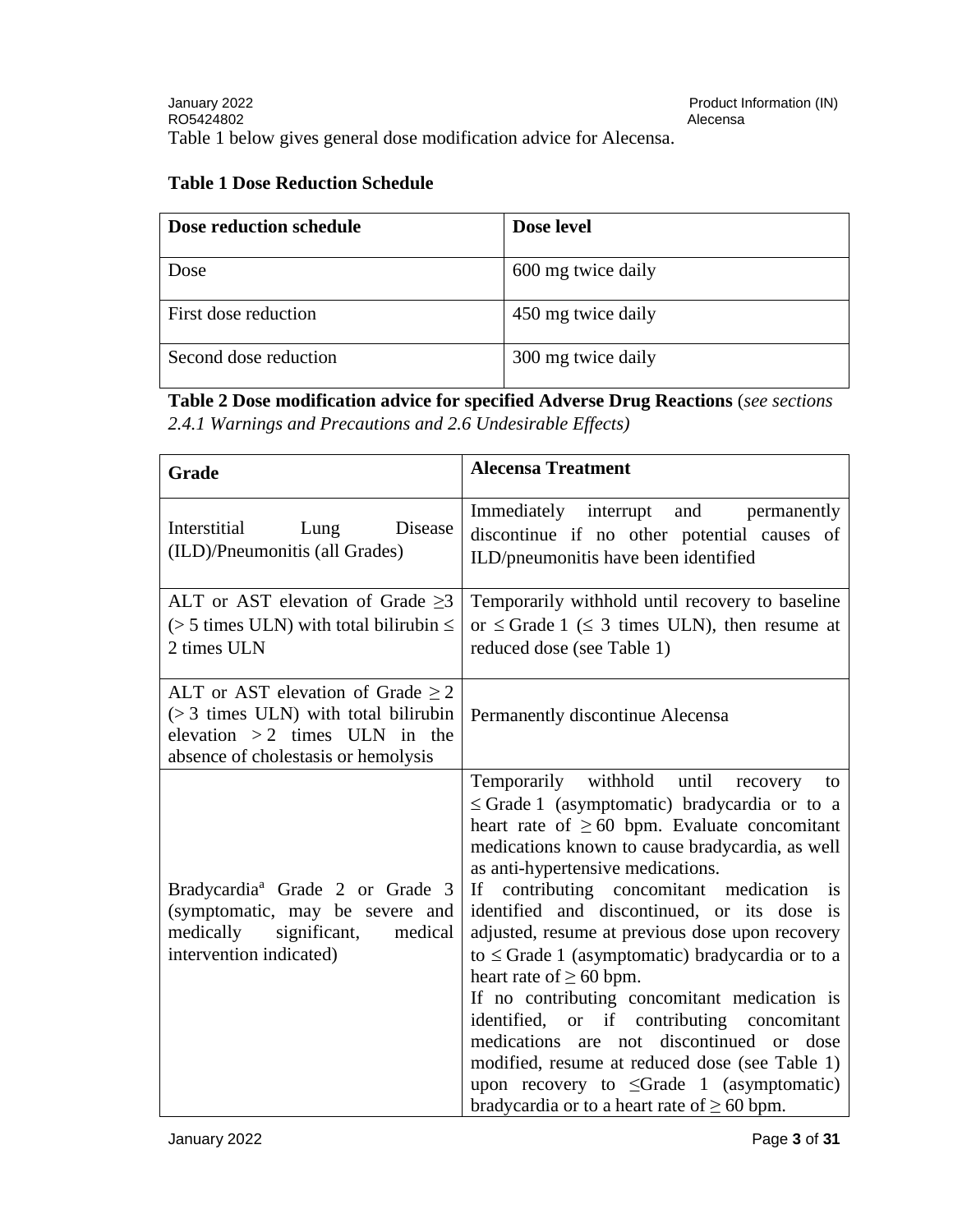| January 2022<br>RO5424802                                                                              | Product Information (IN)<br>Alecensa                                                                                                                                                                                                                                                                                                                                                                                                          |
|--------------------------------------------------------------------------------------------------------|-----------------------------------------------------------------------------------------------------------------------------------------------------------------------------------------------------------------------------------------------------------------------------------------------------------------------------------------------------------------------------------------------------------------------------------------------|
| Bradycardia <sup>a</sup> Grade 4 (life-threatening)<br>consequences, urgent intervention<br>indicated) | Permanently discontinue if no contributing<br>concomitant medication is identified.<br>If contributing concomitant medication is<br>identified and discontinue, or its dose is adjusted,<br>resume at reduced dose (see Table 1) upon<br>recovery to $\leq$ Grade 1 (asymptomatic)<br>bradycardia or to a heart rate of $\geq 60$ bpm, with<br>frequent monitoring as clinically indicated.<br>Permanently discontinue in case of recurrence. |
| $CPK$ elevation $> 5$ times ULN                                                                        | Temporarily withhold until recovery to baseline<br>or to $\leq$ 2.5 times ULN, then resume at same dose                                                                                                                                                                                                                                                                                                                                       |
| CPK elevation $>10$ times ULN or<br>second occurrence of CPK elevation<br>of $> 5$ times ULN           | Temporarily withhold until recovery to baseline<br>or to $\leq$ 2.5 times ULN, then resume at reduced<br>dose as per Table 1                                                                                                                                                                                                                                                                                                                  |
| Hemolytic anemia with hemoglobin<br>of < 10 g/dL (Grade $\geq$ 2)                                      | Temporarily withhold until resolution, resume at<br>reduced dose (see Table 1) or permanently<br>discontinue.                                                                                                                                                                                                                                                                                                                                 |

 $ALT =$  alanine transaminase;  $AST =$  aspartate transaminase;  $ULN =$  upper limit of normal Heart rate less than 60 beats per minute (bpm)

## **2.2.1 Special Dosage Instructions**

#### *Pediatric use*

The safety and efficacy of Alecensa in children and adolescents (<18 years) have not been studied.

#### *Geriatric use*

No dose adjustment of Alecensa is required in patients  $\geq 65$  years of age.

#### *Renal Impairment*

No dose adjustment is required in patients with mild or moderate renal impairment. Alecensa has not been studied in patients with severe renal impairment, however since alectinib elimination via the kidney is negligible, no dose adjustment is required in patients with severe renal impairment *(see sections 2.5 Use in Special Populations and 3.2.5 Pharmacokinetics in Special Populations)*.

#### *Hepatic Impairment*

No dose adjustment is required in patients with underlying mild or moderate hepatic impairment. Patients with underlying severe hepatic impairment should receive a dose of 450 mg given orally twice daily (total daily dose of 900 mg). *(see section 3.2.5 Pharmacokinetics in Special Populations)*.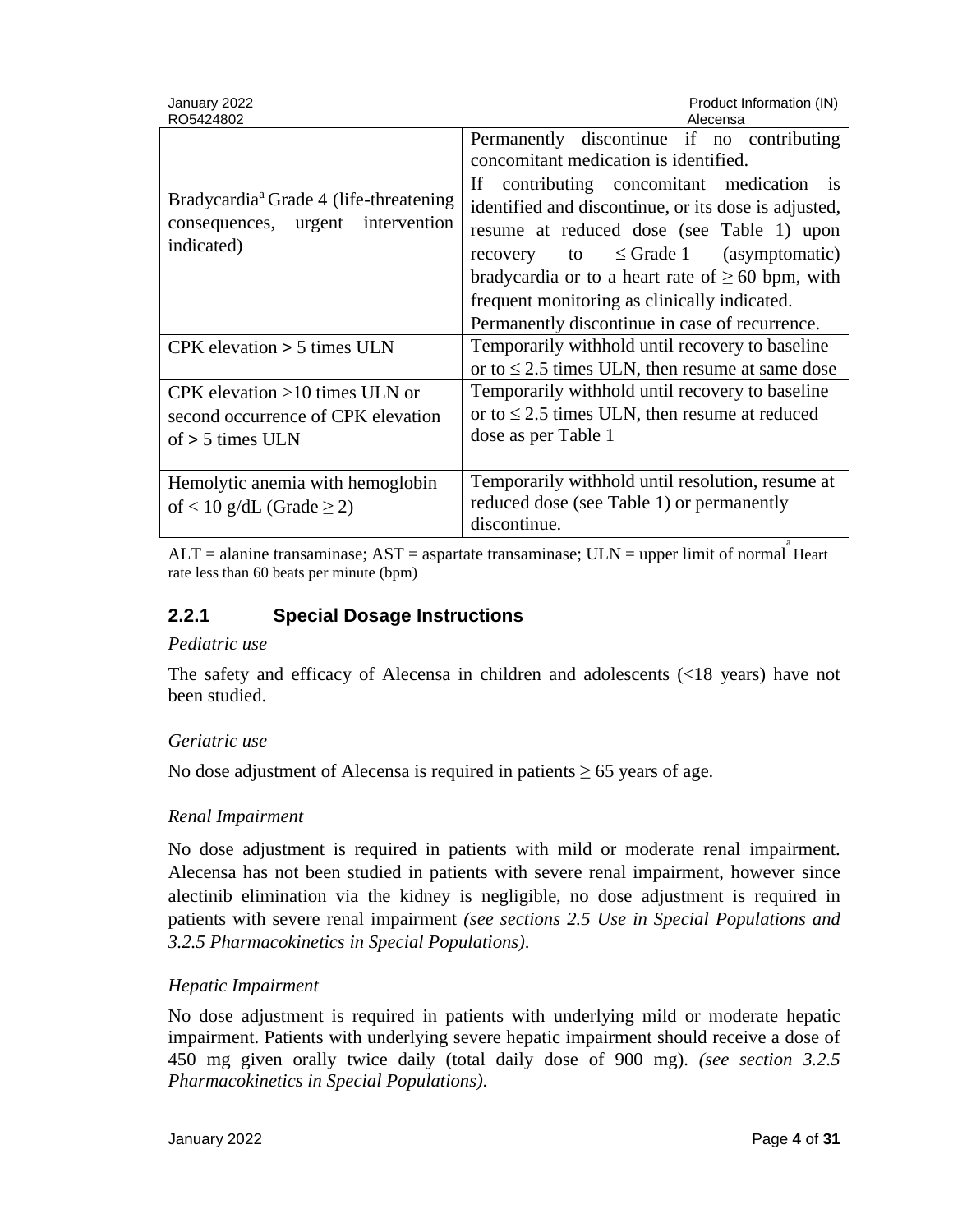#### January 2022 Product Information (IN) RO5424802 **Alecensa** Alecensa and the set of the set of the set of the set of the set of the set of the set of the set of the set of the set of the set of the set of the set of the set of the set of the set of the set of t **2.3 CONTRAINDICATIONS**

Alecensa is contraindicated in patients with a known hypersensitivity to alectinib or any of the excipients*.*

# **2.4 WARNINGS AND PRECAUTIONS**

## **2.4.1 General**

## *Interstitial lung disease (ILD)/Pneumonitis*

Cases of ILD/pneumonitis have been reported in clinical trials with Alecensa (*see section 2.6.1 Undesirable Effects*). Patients should be monitored for pulmonary symptoms indicative of pneumonitis. Alecensa should be immediately interrupted in patients diagnosed with ILD/pneumonitis and should be permanently discontinued if no other potential causes of ILD/pneumonitis have been identified (*see section 2.2 Dosage and Administration*).

## *Hepatotoxicity*

Elevations in alanine aminotransferase (ALT) and aspartate aminotransferase (AST) greater than 5 times the upper limit of normal (ULN) as well as bilirubin elevations of more than 3 times the ULN occurred in patients in pivotal clinical trials with Alecensa (*see section 2.6.1 Undesirable Effects*). The majority of these events occurred during the first 3 months of treatment. In the pivotal Alecensa clinical trials it was reported that three patients with Grade 3-4 AST/ALT elevations had drug induced liver injury. Concurrent elevations in ALT or AST greater than or equal to three times the ULN and total bilirubin greater than or equal to two times the ULN, with normal alkaline phosphatase, occurred in 1 patient treated in Alecensa clinical trials.

Liver function, including ALT, AST, and total bilirubin should be monitored at baseline and then every 2 weeks during the first 3 months of treatment, and then periodically, since events may occur later than 3 months, with more frequent testing in patients who develop transaminase and bilirubin elevations. Based on the severity of the adverse drug reaction, withhold Alecensa and resume at a reduced dose, or permanently discontinue Alecensa as described in Table 2 (*see section 2.2 Dosage and Administration*).

## *Severe Myalgia and Creatine Phosphokinase (CPK) elevation*

Myalgia or musculoskeletal pain was reported in patients in pivotal trials with Alecensa, including Grade 3 events.

Elevations of CPK occurred in pivotal trials with Alecensa, including Grade 3 events. Median time to Grade 3 CPK elevation was 14 days in the pivotal phase II trials (NP28761, NP28673). Median time to Grade 3 CPK elevation was 27.5 days in the pivotal phase III clinical trial (BO28984) (*see section 2.6.1. Undesirable Effects).*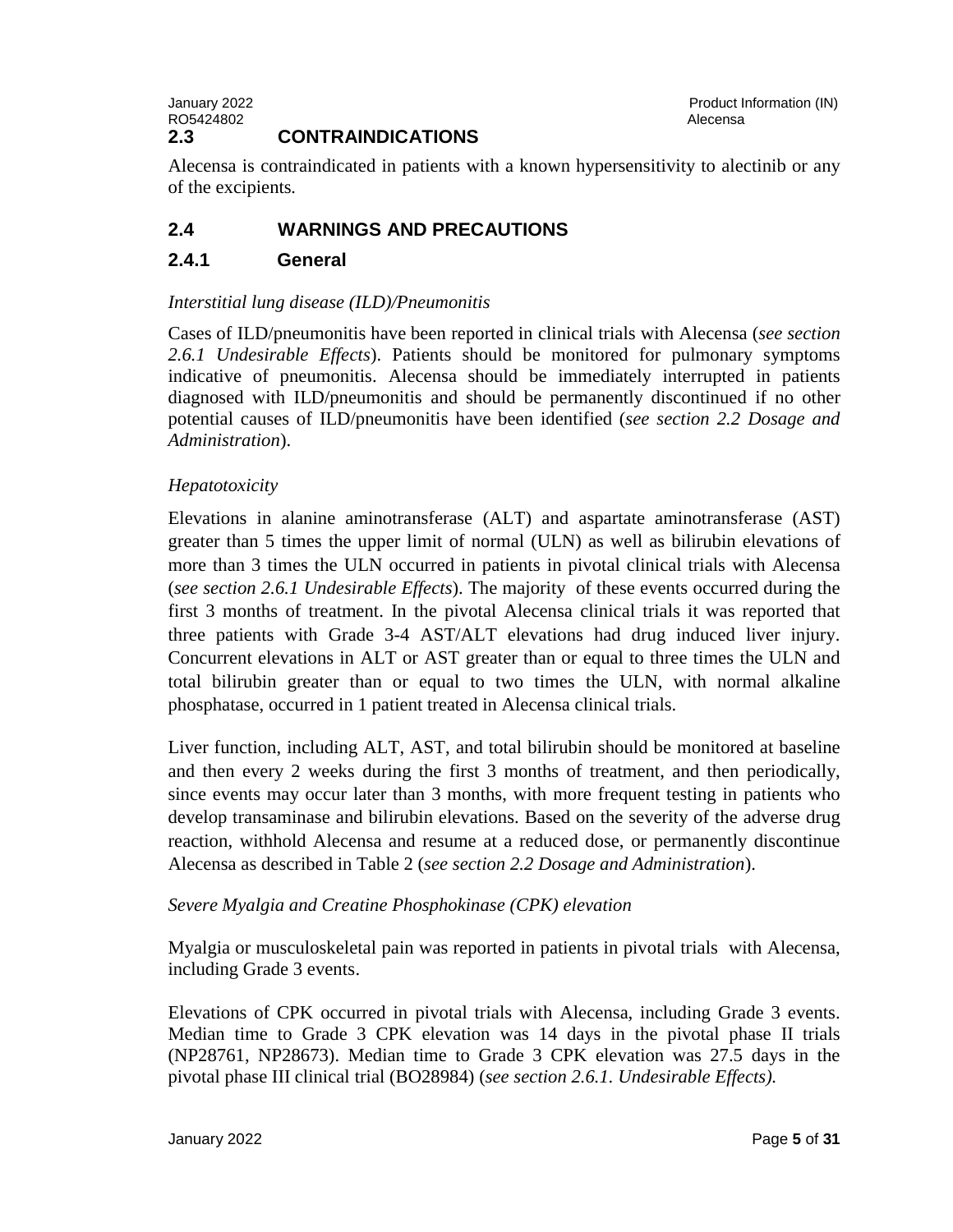# RO5424802 **Alecensa** Alecensa and the set of the set of the set of the set of the set of the set of the set of the set of the set of the set of the set of the set of the set of the set of the set of the set of the set of t

January 2022 Product Information (IN)

Advise patients to report any unexplained muscle pain, tenderness, or weakness. Assess CPK levels every two weeks for the first month of treatment and as clinically indicated in patients reporting symptoms. Based on the severity of the CPK elevation, withhold Alecensa, then resume or reduce dose (*see section 2.2 Dosage and Administration*).

#### *Bradycardia*

Symptomatic bradycardia can occur with Alecensa (*see section 2.6 Undesirable Effects*). Heart rate and blood pressure should be monitored as clinically indicated. Dose modification is not required in case of asymptomatic bradycardia *(see section 2.2 Dosage and Administration*). If patients experience symptomatic bradycardia or life-threatening events, concomitant medications known to cause bradycardia, as well as antihypertensive medications should be evaluated and Alecensa treatment should be adjusted as described in Table 2 *(see sections 2.2 Dosage and Administration and 2. 8 Interactions with other Medicinal Products and other Forms of Interaction, P-gp and BCRP substrates)*.

#### *Hemolytic anemia*

Hemolytic anemia has been reported with Alecensa (see *section 2.6.2 Postmarketing Experience*). If hemoglobin concentration is below 10 g/dL and hemolytic anemia is suspected, withhold Alecensa and initiate appropriate laboratory testing. If hemolytic anemia is confirmed, resume at a reduced dose upon resolution or permanently discontinue Alecensa *(see section 2.2 Dosage and Administration)*

#### *Photosensitivity*

Photosensitivity to sunlight has been reported with Alecensa administration (*see section 2.6.1 Undesirable Effects*). Patients should be advised to avoid prolonged sun exposure while taking Alecensa and for at least 7 days after discontinuation of treatment. Patients should also be advised to use a broad-spectrum Ultraviolet A (UVA)/ Ultraviolet B (UVB) sun screen and lip balm (SPF  $\geq$ 50) to help protect against potential sunburn.

#### *Embryo-fetal toxicity*

Alecensa may cause fetal harm when administered to a pregnant woman. When administrated to pregnant rats and rabbits, alectinib caused embryo-fetal toxicity. Female patients of child-bearing potential, or women of child-bearing potential who are partners of male patients receiving Alecensa, must use highly effective contraceptive methods during treatment and for at least 3 months following the last dose of Alecensa (*see section 2.5 Use in Special Populations*).

## **2.4.1 Drug Abuse and Dependence**

Not applicable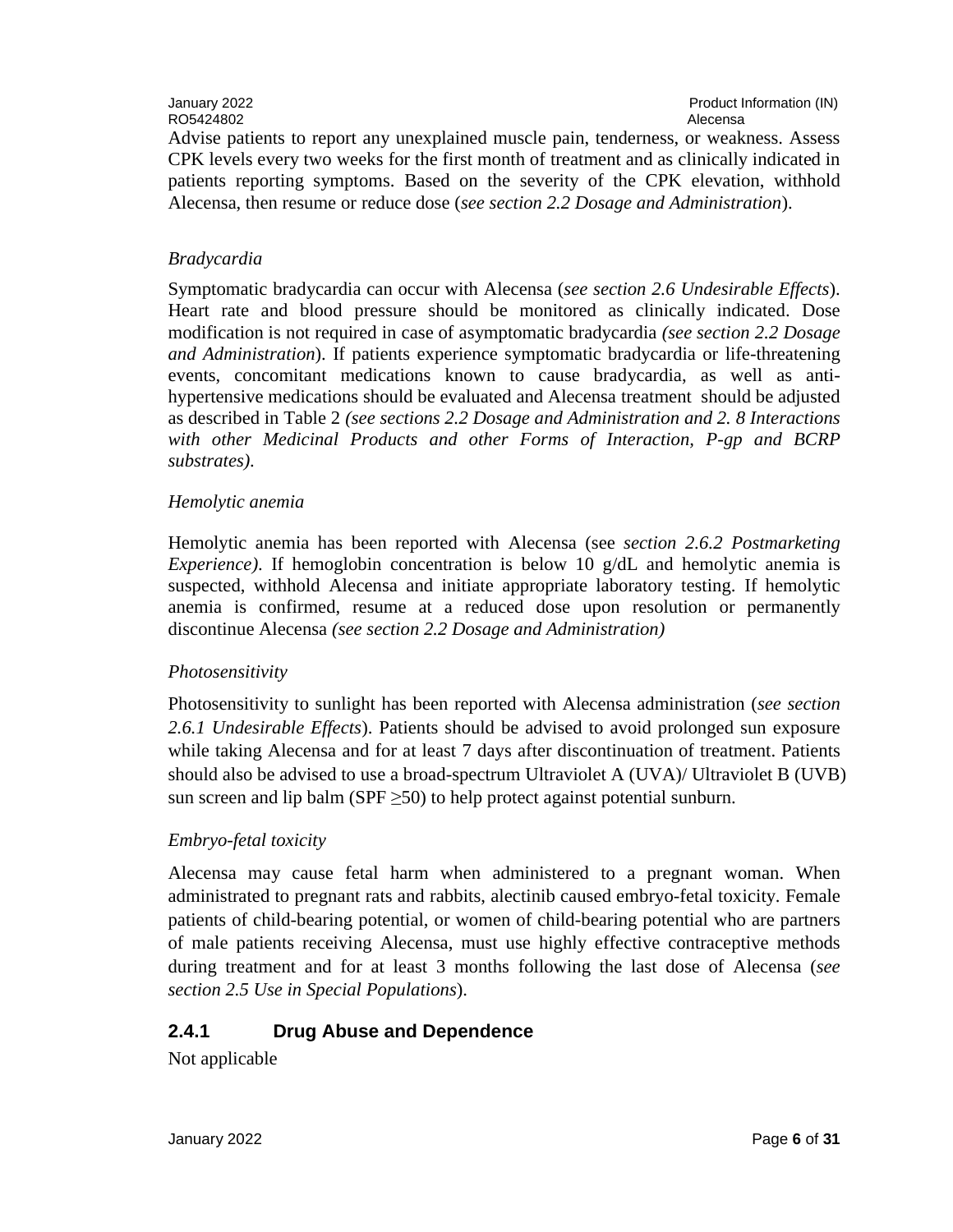## **2.4.2 Ability to Drive and Use Machines**

No studies on the effects on the ability to drive and to use machines have been performed.

## **2.5 USE IN SPECIAL POPULATIONS**

## **2.5.1 Females and Males of Reproductive Potential**

#### *Contraception*

Female patients of child-bearing potential, or women of child-bearing potential who are partners of male patients receiving Alecensa, must use highly effective contraceptive methods during treatment and for at least 3 months following the last dose of Alecensa.

## **2.5.2 Pregnancy**

Women of childbearing potential must be advised to avoid pregnancy while on Alecensa. No clinical studies of Alecensa in pregnant women have been performed. Based on its mechanism of action, Alecensa may cause fetal harm when administered to a pregnant woman.

Female patients or women who are partners of male patients receiving Alecensa, who become pregnant while taking Alecensa or during the 3 months following the last dose of Alecensa must contact their doctor and should be advised of the potential harm to the fetus.

#### *Animal data*

In animal studies, alectinib caused embryo-fetal toxicity (*see section 3.3 Nonclinical Safety*).

#### *Labor and Delivery*

The safe use of Alecensa during labor and delivery has not been established.

## **2.5.3 Lactation**

It is not known whether Alecensa is excreted in human breast milk. No studies have been conducted to assess the impact of Alecensa on milk production or its presence in breast milk. As many drugs are excreted in human milk and because of the potential harm to the infant, mothers should be advised against breastfeeding while receiving Alecensa.

## **2.5.4 Pediatric Use**

Safety and efficacy in pediatric patients below the age of 18 have not been established.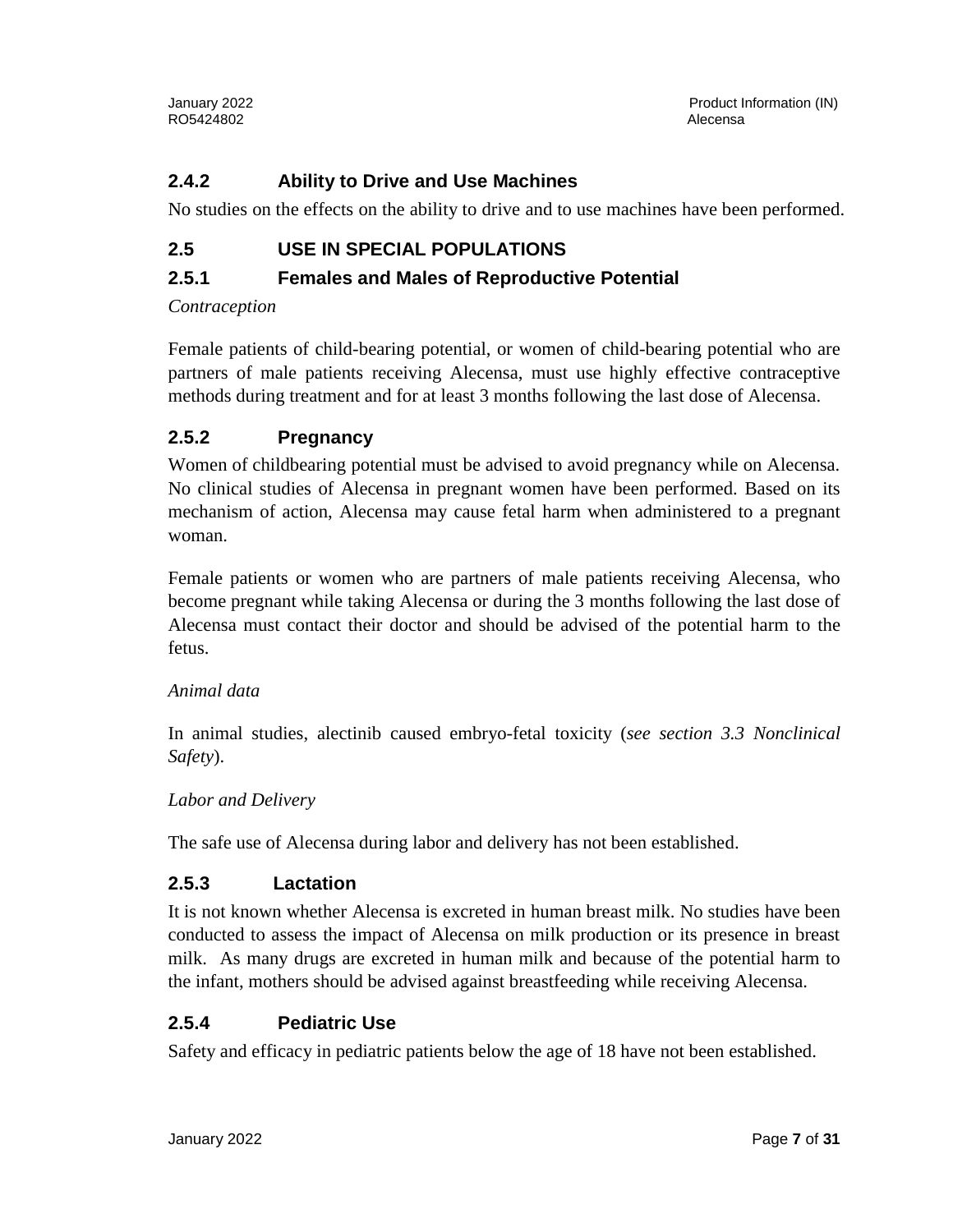January 2022 Product Information (IN) RO5424802 **Alecensa** Alecensa and the set of the set of the set of the set of the set of the set of the set of the set of the set of the set of the set of the set of the set of the set of the set of the set of the set of t **2.5.5 Geriatric Use**

*See section section 2.2.1 Special Dosage Instructions and 3.2.5 Pharmacokinetics in Special Populations*).

## **2.5.6 Renal Impairment**

*See sections 2.2. 1 Special Dosage Instructions and 3.2.5 Pharmacokinetics in Special Populations.*

## **2.5.7 Hepatic Impairment**

*See sections 2.2.1 Special Dosage Instructions and 3.2.5 Pharmacokinetics in Special Populations.*

## **2.6 UNDESIRABLE EFFECTS**

## **2.6.1 Clinical Trials**

For the clinical development program of Alecensa as a whole, an estimated total of 928 patients have received Alecensa and 203 patients have received blinded Alecensa. The safety of Alecensa has been evaluated in 253 patients in pivotal phase II clinical trials (NP28761, NP28673) with ALK-positive non-small cell lung cancer (NSCLC) treated with the recommended dose of 600 mg twice daily. The median duration of exposure to Alecensa was 11 months (range 0-35 months). The safety of Alecensa was also evaluated in 152 patients with ALK-positive NSCLC treated with a dose of 600 mg twice daily in the phase III clinical trial BO28984. The median duration ofexposure to Alecensa was 17.9 months.

The most common adverse drug reactions ( $\geq 20\%$ ) were constipation (36%), edema (34% including peripheral, generalised, eyelid, periorbital); myalgia (31% including myalgia and musculoskeletal pain), nausea (22%), increased bilirubin (21% including increased blood bilirubin, hyperbilirubinemia and increased bilirubin conjugated), anemia (20%, including anemia and hemoglobin decreased), and rash (20%, including rash, rash maculopapular, dermatitis acneiform, erythema, rash generalized, rash papular, rash pruritic and rash macular).

Table 3 lists the adverse drug reactions (ADRs) occurring in patients who received Alecensa in clinical trials (NP28761, NP28673) and phase III clinical trial BO28984. Adverse drug reactions from clinical trials are listed by MedDRA system organ class. The corresponding frequency category for each adverse drug reaction is based on the following convention: very common ( $\geq 1/10$ ), common ( $\geq 1/100$  to  $\lt 1/10$ ), uncommon  $(\geq 1/1,000 \text{ to } <1/100)$ , rare  $(\geq 1/10,000 \text{ to } <1/1000)$ , very rare  $(<1/10,000)$ .

#### **Table 3 Adverse drug reactions occurring in patients treated with Alecensa in pivotal phase II clinical trials (NP28761, NP28673) and phase III trial BO28984**

| <b>Adverse Reactions</b> | <b>Alecensa</b> |
|--------------------------|-----------------|
|                          |                 |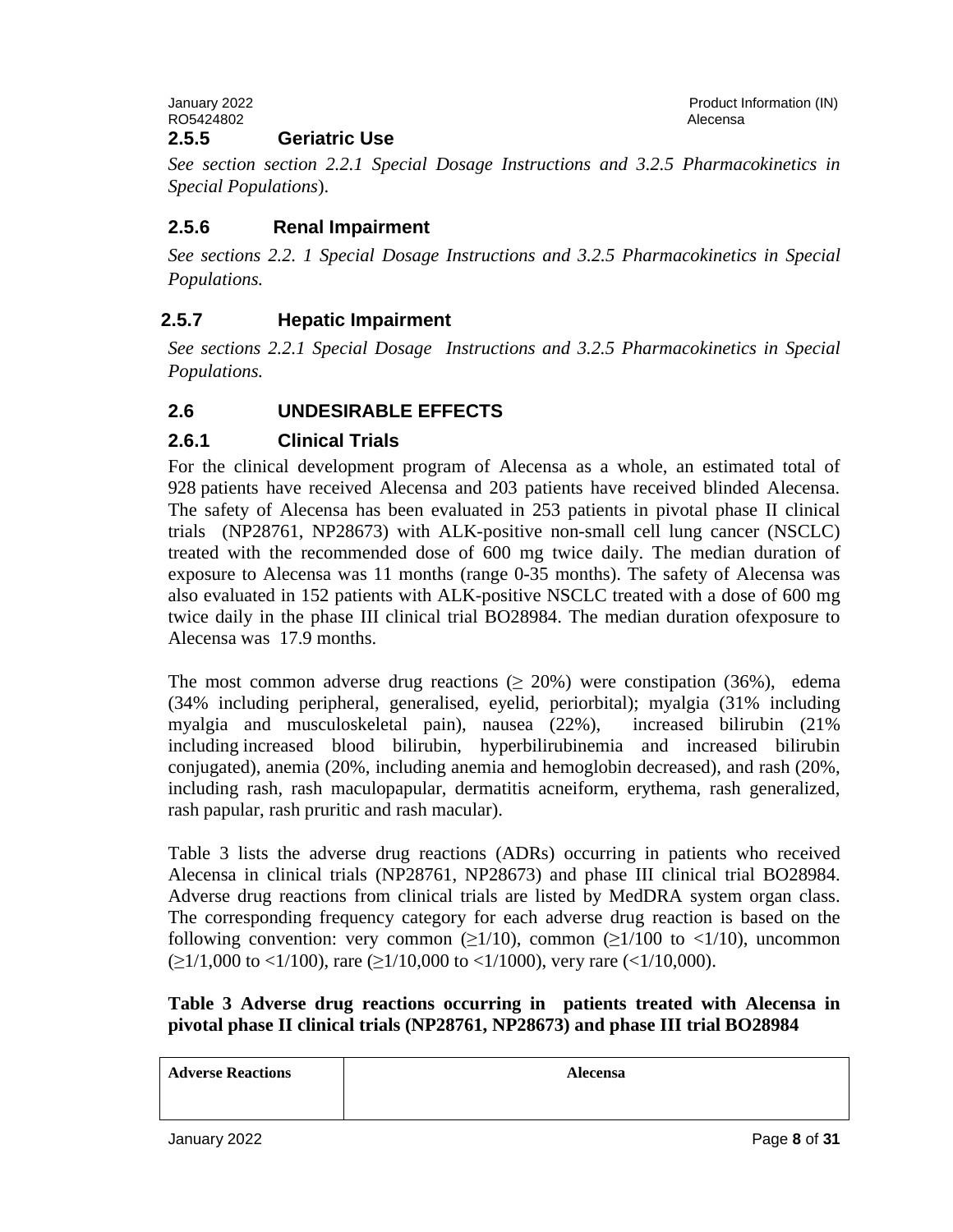January 2022<br>RO5424802

Product Information (IN)<br>Alecensa

| (MedDRA)                                                    | N=253 (NP28761, NP28673)/N=152 (BO28984) |                   |                                       |
|-------------------------------------------------------------|------------------------------------------|-------------------|---------------------------------------|
| <b>System Organ Class</b>                                   | All Grades (%)                           | Grade $3 - 4$ (%) | Frequency<br>Category<br>(All Grades) |
| <b>Gastrointestinal Disorders</b>                           |                                          |                   |                                       |
| Constipation                                                | 36                                       | $\boldsymbol{0}$  | very common                           |
| Nausea                                                      | 22                                       | $0.7*$            | very common                           |
| Diarrhea                                                    | 18                                       | 1.2               | very common                           |
| Vomiting                                                    | 13                                       | 0.4               | very common                           |
| Stomatitis#1                                                | $3.3*$                                   | $0^*$             | common                                |
| <b>General Disorders and Administration Site Conditions</b> |                                          |                   |                                       |
| Edema <sup>2</sup>                                          | 34                                       | 0.8               | very common                           |
| <b>Musculoskeletal and Connective Tissue Disorders</b>      |                                          |                   |                                       |
| Myalgia <sup>3</sup>                                        | 31                                       | 1.2               | very common                           |
| <b>Increased Blood Creatine</b><br>Phosphokinase            | 13                                       | 3.6               | very common                           |
| <b>Skin and Subcutaneous Tissue Disorders</b>               |                                          |                   |                                       |
| Rash <sup>4</sup>                                           | 20                                       | $0.7*$            | very common                           |
| Photosensitivity Reaction                                   | 12                                       | $0.7*$            | very common                           |
| <b>Nervous System Disorders</b>                             |                                          |                   |                                       |
| Dysgeusia <sup>#5</sup>                                     | $3.3*$                                   | $0.7*$            | common                                |
| <b>Hepatobiliary Disorders</b>                              |                                          |                   |                                       |
| Increased Bilirubin <sup>64</sup>                           | $21*$                                    | $3.3*$            | Very common                           |
| <b>Increased AST</b>                                        | 16                                       | $5.3*$            | very common                           |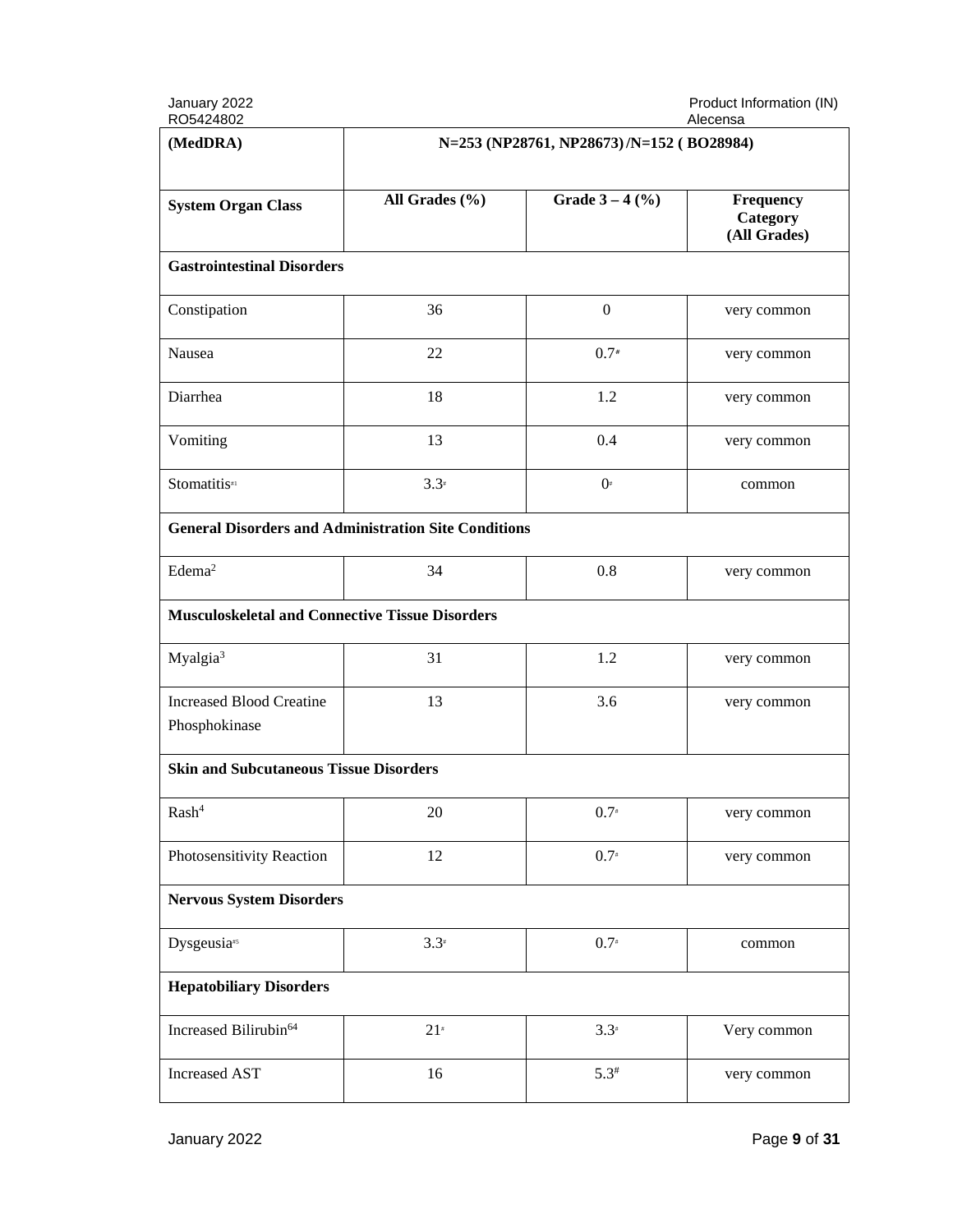| January 2022<br>RO5424802                              |            |                  | Product Information (IN)<br>Alecensa |
|--------------------------------------------------------|------------|------------------|--------------------------------------|
| <b>Increased ALT</b>                                   | $15^{#}$   | $4.6^{#}$        | very common                          |
| Drug-Induced Liver                                     | 0.8        | 0.8              | uncommon                             |
| Injury <sup>7</sup>                                    |            |                  |                                      |
| <b>Blood and Lymphatic System Disorders</b>            |            |                  |                                      |
| Anemia <sup>8</sup>                                    | $20^{#}$   | $4.6^{*}$        | very common                          |
| <b>Eye Disorders</b>                                   |            |                  |                                      |
| Vision Disorders <sup>9</sup>                          | 12         | $\boldsymbol{0}$ | common                               |
| <b>Cardiac Disorders</b>                               |            |                  |                                      |
| Bradycardia <sup>10</sup>                              | $11^{#}$   | $\overline{0}$   | Very common                          |
| <b>Investigations</b>                                  |            |                  |                                      |
| Weight increased <sup>#</sup>                          | $9.9*$     | $0.7^{*}$        | common                               |
| <b>Renal and Urinary Disorders</b>                     |            |                  |                                      |
| <b>Increased Blood</b>                                 | $7.9^{#}$  | $1.3^{**}$       | common                               |
| Creatinine                                             |            |                  |                                      |
| Acute kidney injury#                                   | $2.6^{\#}$ | $2.6^{**}$       | common                               |
| <b>Respiratory, Thoracic and Mediastinal Disorders</b> |            |                  |                                      |
| Interstitial Lung Disease/                             | $1.3^{#}$  | 0.4              | common                               |
| Pneumonitis                                            |            |                  |                                      |
| * Includes one Grade 5 event                           |            |                  |                                      |

s one Grade 5 event

# Event and/or rate reported in trial BO28984; N=152 patients treated with Alecensa; remainder of events and/or rates reported in trials NP28761, NP28673; N=253 patients treated with Alecensa

<sup>1</sup> includes cases of stomatitis and mouth ulceration

<sup>2</sup> includes cases of peripheral edema, edema, generalized edema, eyelid edema, periorbital edema

<sup>3</sup> includes cases of myalgia and musculoskeletal pain

<sup>4</sup> includes cases of rash, rash maculopapular, dermatitis acneiform, erythema, rash generalized, rash papular, rash pruritic and rash macular

<sup>5</sup> includes cases of dysgeusia and hypogeusia

<sup>6</sup> includes cases of increased blood bilirubin , hyperbilirubinemia and increased bilirubin conjugated

 $<sup>7</sup>$  includes one patient with reported MedDRA term of drug-induced liver injury as well as one patient with</sup> reported Grade 4 increased AST and ALT who had documented drug-induced liver injury by liver biopsy. <sup>8</sup> includes cases of anemia and hemoglobin decreased

<sup>9</sup>includes cases of blurred vision, visual impairment, vitreous floaters, reduced visual acuity, asthenopia, and diplopia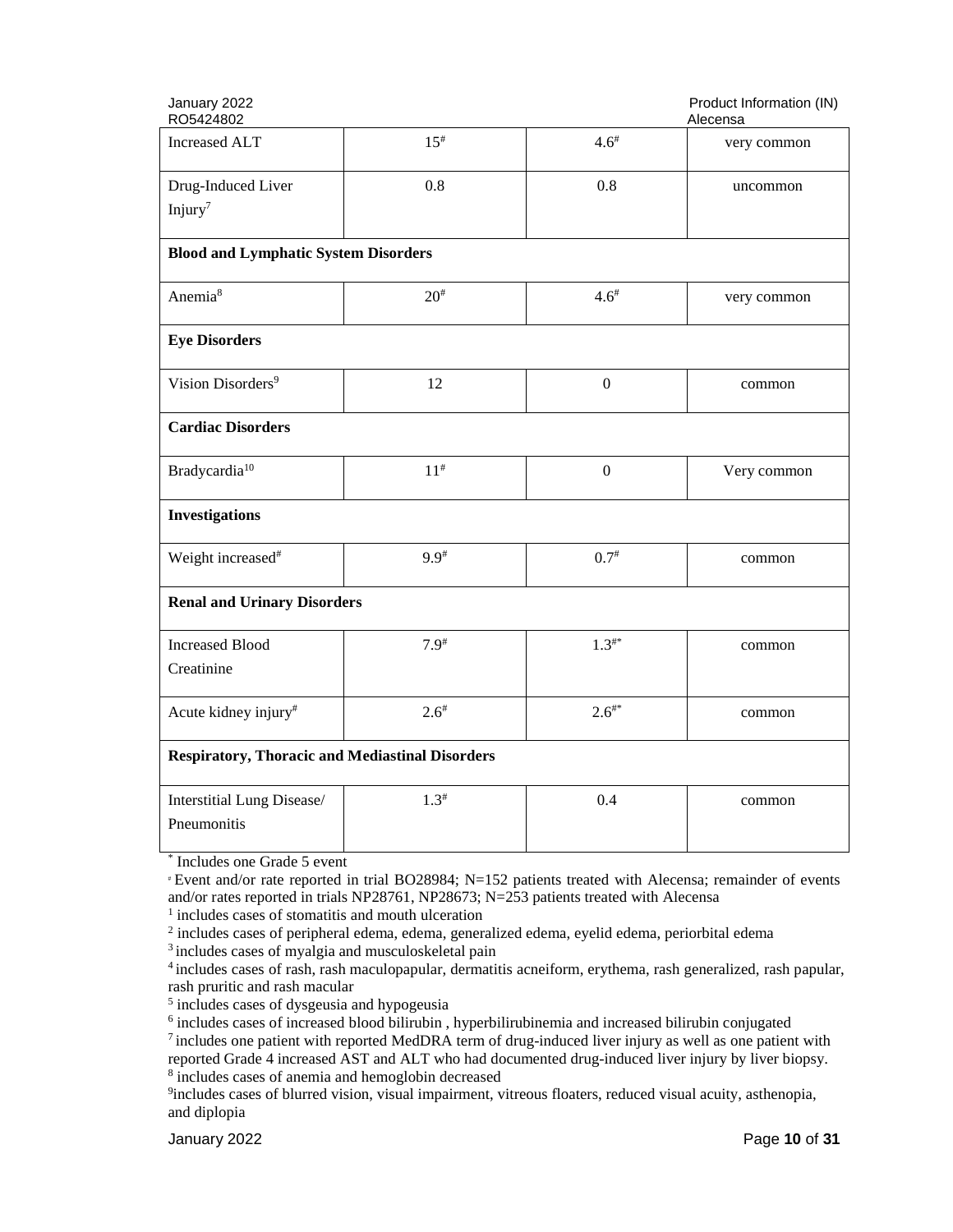#### *Further information on selected adverse drug reactions:*

The safety profile of Alecensa was generally consistent across the phase III clinical trial (BO28984) and the pivotal phase II trials (NP28761, NP28673); however, relevant differences between studies are described below.

#### *Interstitial Lung Disease (ILD)/pneumonitis*

Severe ILD/pneumonitis occurred in patients treated with Alecensa. In the pivotal phase II clincal trials (NP28761, NP28673), 1 out of 253 patients treated with Alecensa (0.4%) had an ILD event, which was Grade 3, leading to withdrawal from Alecensa treatment. There were no fatal cases of ILD in any of the clinical trials.

#### *Hepatotoxicity*

In the pivotal phase II clinical trials (NP28761, NP28673) two patients with Grade 3-4 AST/ALT elevations had documented drug induced liver injury by liver biopsy. Adverse reactions of increased AST and ALT levels (16% and 14% respectively) were reported in patients treated with Alecensa in pivotal phase II clinical trials (NP28761, NP28673). The majority of these events were of Grade 1 and 2 intensity, and events of Grade  $> 3$  were reported in 2.8% and 3.2% of the patients, respectively. The events generally occurred during the first 3 months of treatment, were usually transient and resolved upon temporary interruption of Alecensa treatment (reported for 1.2% and 3.2% of the patients, respectively) or dose reduction (1.6% and 0.8%, respectively). In 1.2% and 1.6% of the patients, AST and ALT elevations, respectively, led to withdrawal from Alecensa treatment.

Adverse reactions of bilirubin elevations were reported in 17% of the patients treated with Alecensa in pivotal phase II clincal trials (NP28761, NP28673). The majority of the events were of Grade 1 and 2 intensity; Grade 3 events were reported in 3.2% of the patients. The events generally occurred during the first 3 months of treatment, were usually transient and resolved upon temporary interruption of Alecensa treatment (4.7% of the patients) or dose reduction (2.8%). In 4 patients (1.6%), bilirubin elevations led to withdrawal from Alecensa treatment.

Concurrent elevations in ALT or AST greater than or equal to three times the ULN and total bilirubin greater than or equal to two times the ULN, with normal alkaline phosphatase, occurred in 1 patient treated in Alecensa clinical trials.

#### *Bradycardia*

Cases of bradycardia (7.9%) have been reported in patients treated with Alecensa in pivotal phase II clinical trials (NP28761, NP28673); all cases were of Grade 1 or 2 intensity. There were 44 of 221 patients (20%) treated with Alecensa who had post-dose heart rate values below 50 beats per minutes [bpm].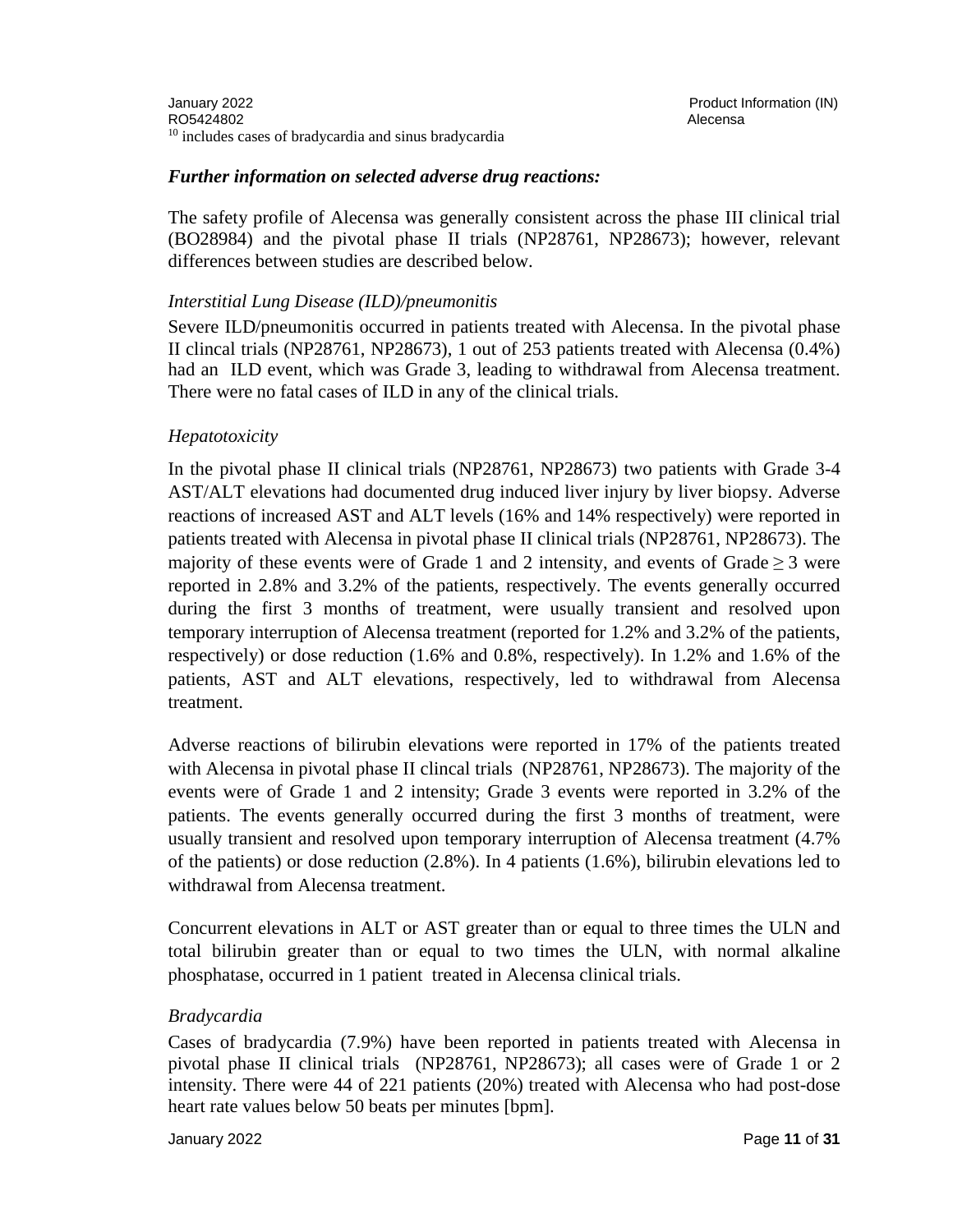RO5424802 **Alecensa** Alecensa and the set of the set of the set of the set of the set of the set of the set of the set of the set of the set of the set of the set of the set of the set of the set of the set of the set of t

#### Severe *Myalgia and CPK elevation*

Cases of myalgia (31%) including myalgia events (25%) and musculoskeletal pain (7.5%) have been reported in patients treated with Alecensa in pivotal phase II clinical trials (NP28761, NP28673). The majority of events were Grades 1 or 2 and three patients (1.2%) had a Grade 3 event. Dose modifications due to these events were only required for two patients (0.8%). Elevations of CPK occurred in 46% of 219 patients with CPK laboratory data available in pivotal phase II clinical trials (NP28761, NP28673) with Alecensa. The incidence of Grade 3 elevations of CPK was 5.0%. Median time to Grade 3 CPK elevation was 14 days in the pivotal phase II trials (NP28761, NP28673). Median time to Grade 3 CPK elevation was 27.5 days in the pivotal phase III clinical trial (BO28984). Dose modifications for elevation of CPK occurred in 4.0% of patients.

#### *Laboratory Abnormalities*

The following table displays treatment-emergent shifts in laboratory abnormalities occurring in patients treated with Alecensa in phase II clinical trials (NP28761, NP28673) and phase III trial BO28984.

| <b>Parameter</b>                    |                   | <b>Alectinib</b><br>$N = 250* / N = 152*$ |  |
|-------------------------------------|-------------------|-------------------------------------------|--|
|                                     | All Grade $(\% )$ | Grade $3 - 4(\%)$ **                      |  |
| <b>Chemistry</b>                    |                   |                                           |  |
| <b>Increased Blood Creatinine**</b> | $38*$             | $3.4*$                                    |  |
| Increased AST                       | $53*$             | $6.2*$                                    |  |
| Increased ALT                       | $40*$             | $6.1*$                                    |  |
| Increased Blood Creatine            | $46*$             | $5.0*$                                    |  |
| Phosphokinase                       |                   |                                           |  |
| <b>Increased Blood Bilirubin</b>    | 53#               | $5.5^{#}$                                 |  |
| <b>Hematology</b>                   |                   |                                           |  |
| Decreased Hemoglobin                | $62^{\#}$         | $6.8^{#}$                                 |  |

#### **Table 4: Alecensa Treatment-emergent shifts in key laboratory abnormalities**

AST - Aspartate Aminotransferase, ALT - Alanine Aminotransferase

Note: Laboratory abnormalities were based on the normal ranges of the NCI CTCAE.

\* Rate reported in NP28761 and NP28673 studies, N= 219 for Creatine Phosphokinase.

**\*\*** Only patients with creatinine increases based on ULN definition (CTC AE grading).

# Rate reported in trial BO28984; Patients with missing baseline and/or no post-baseline lab assessments were excluded from analyses; N=147 for Blood Creatinine, ALT and Hemoglobin; N=145 for AST; N=146 for Blood Bilirubin.

° No Grade 5 laboratory abnormalities were reported.

## **2.6.2 Postmarketing Experience**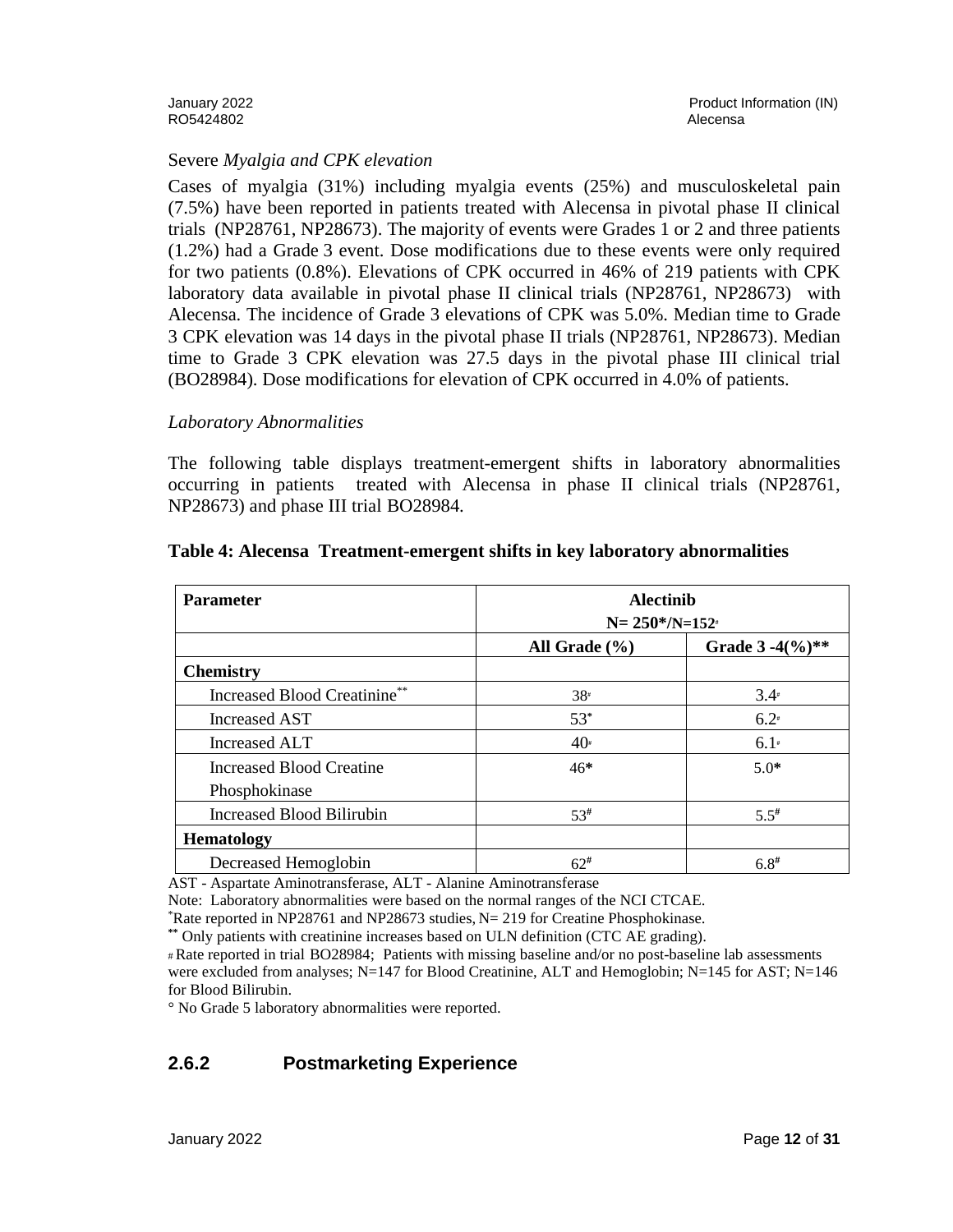The adverse drug reaction of increased alkaline phosphatase was reported with Alecensa in the post-marketing period. Cases of increased alkaline phosphatase have been reported in Alecensa clinical trials (7.5% in patients treated with Alecensa in pivotal phase II clinical trials (NP28761, NP28673)).

The adverse drug reaction of hemolytic anemia was reported with Alecensa in the post marketing setting. Cases of hemolytic anemia have been reported in the Alecensa clinical trial (BO29554).

# **2.7 OVERDOSE**

There is no experience with overdosage in clinical trials NP28761, NP28673 and BO28984. Patients who experience overdose should be closely supervised and supportive care instituted. There is no specific antidote for overdose with Alecensa.

## **2.8 INTERACTIONS WITH OTHER MEDICINAL PRODUCTS AND OTHER FORMS OF INTERACTION**

## **Effects of alectinib on others drugs**

#### *CYP substrates*

*In vitro* studies indicate that neither alectinib nor its major active metabolite (M4) inhibits CYP1A2, CYP2B6, CYP2C9, CYP2C19, or CYP2D6 at clinically relevant concentrations. Alectinib and M4 show weak time-dependent inhibition of CYP3A4. *In vitro*, alectinib exhibits a weak induction potential of CYP3A4 and CYP2B6 at clinical concentrations.

Results from a clinical drug-drug interaction study in ALK-positive NSCLC patients demonstrated that multiple doses of alectinib had no influence on the exposure of midazolam, a sensitive CYP3A substrate. Therefore, no dose adjustment is required for co-administered CYP3A substrates.

Although *in vitro* studies indicate that alectinib is an inhibitor of CYP2C8, physiologically based pharmacokinetic (PBPK) modeling supports that at clinically relevant concentrations alectinib does not have the potential to increase plasma concentrations of co-administered substrates of CYP2C8.

## *P-gp and BCRP substrates*

*In vitro*, alectinib and M4 are inhibitors of the efflux transporters P-glycoprotein (P-gp) and Breast Cancer Resistance Protein (BCRP). Therefore, alectinib may have the potential to increase plasma concentrations of co-administered substrates of P-gp or BCRP transporters (the increase in exposure is not expected to be more than 2-fold). When alectinib is co-administered with P-gp or BCRP substrates with narrow therapeutic index (e.g. digoxin, dabigatran, methotrexate), appropriate monitoring is recommended.

## **Effects of other drugs on alectinib**

January 2022 Page **13** of **31**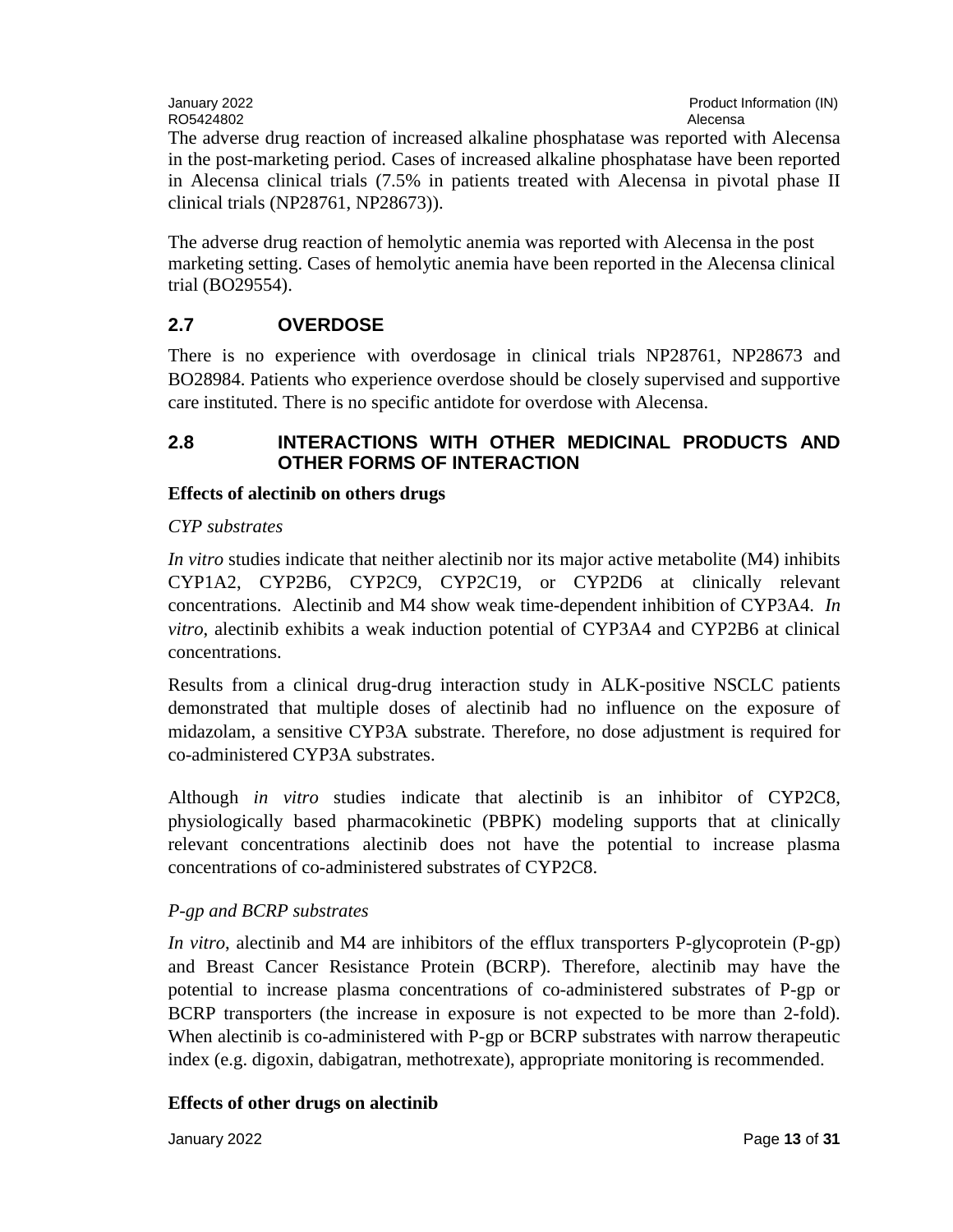# RO5424802 Alecensa

Based on *in vitro* data, CYP3A4 is the primary enzyme mediating the metabolism of both alectinib and its major active metabolite M4, and CYP3A contributes to  $40\% - 50\%$  of total hepatic metabolism. M4 has shown similar *in vitro* potency and activity to alectinib against ALK.

## *CYP3A inducers*

Co-administration of multiple oral doses of 600 mg rifampicin once daily, a strong CYP3A inducer, with a single oral dose of 600 mg alectinib exhibited a minor effect on combined exposure of alectinib and M4 (geometric mean ratio with/without rifampicin [90% confidence interval]:  $C_{\text{max}}$ : 0.96 [0.88 – 1.05], AUC<sub>inf</sub>: 0.82 [0.74 – 0.90]). Therefore, no dose adjustments are required when Alecensa is co-administered with CYP3A inducers.

## *CYP3A inhibitors*

Co-administration of multiple oral doses of 400 mg posaconazole twice daily, a strong CYP3A inhibitor, with a single oral dose of 300 mg alectinib had a minor effect on combined exposure of alectinib and M4 (geometric mean ratio with/without posaconazole [90% confidence interval]:  $C_{\text{max}}$  0.93 [0.81 – 1.08], AUC<sub>inf</sub>: 1.36 [1.24 – 1.49]). Therefore, no dose adjustments are required when Alecensa is co-administered with CYP3A inhibitors.

## *Medicinal products that increase gastric pH*

Although the aqueous solubility of alectinib *in vitro* is pH dependent, a dedicated clinical drug-drug interaction study with 40 mg esomeprazole once daily, a proton pump inhibitor, demonstrated no clinically relevant effect on the combined exposure of alectinib and M4. Therefore, no dose adjustments are required when Alecensa is co-administered with proton pump inhibitors or other drugs which raise gastric pH (e.g. H2 receptor antagonists or antacids).

## *Effect of transporters on alectinib disposition*

Based on *in vitro* data, alectinib is not a substrate of P-gp. Alectinib and M4 are not substrates of BCRP or Organic anion-transporting polypeptide (OATP) 1B1/B3. In contrast, M4 is a substrate of P-gp. Alectinib inhibits P-gp, and therefore, it is not expected that co-medication with P-gp inhibitors has a relevant effect on M4 exposure.

## **3. PHARMACOLOGICAL PROPERTIES AND EFFECTS**

## **3.1 PHARMACODYNAMIC PROPERTIES**

## **3.1.1.1 Mechanism of Action**

Alectinib is a highly selective and potent ALK and RET tyrosine kinase inhibitor. In nonclinical studies, inhibition of ALK tyrosine kinase activity led to blockage of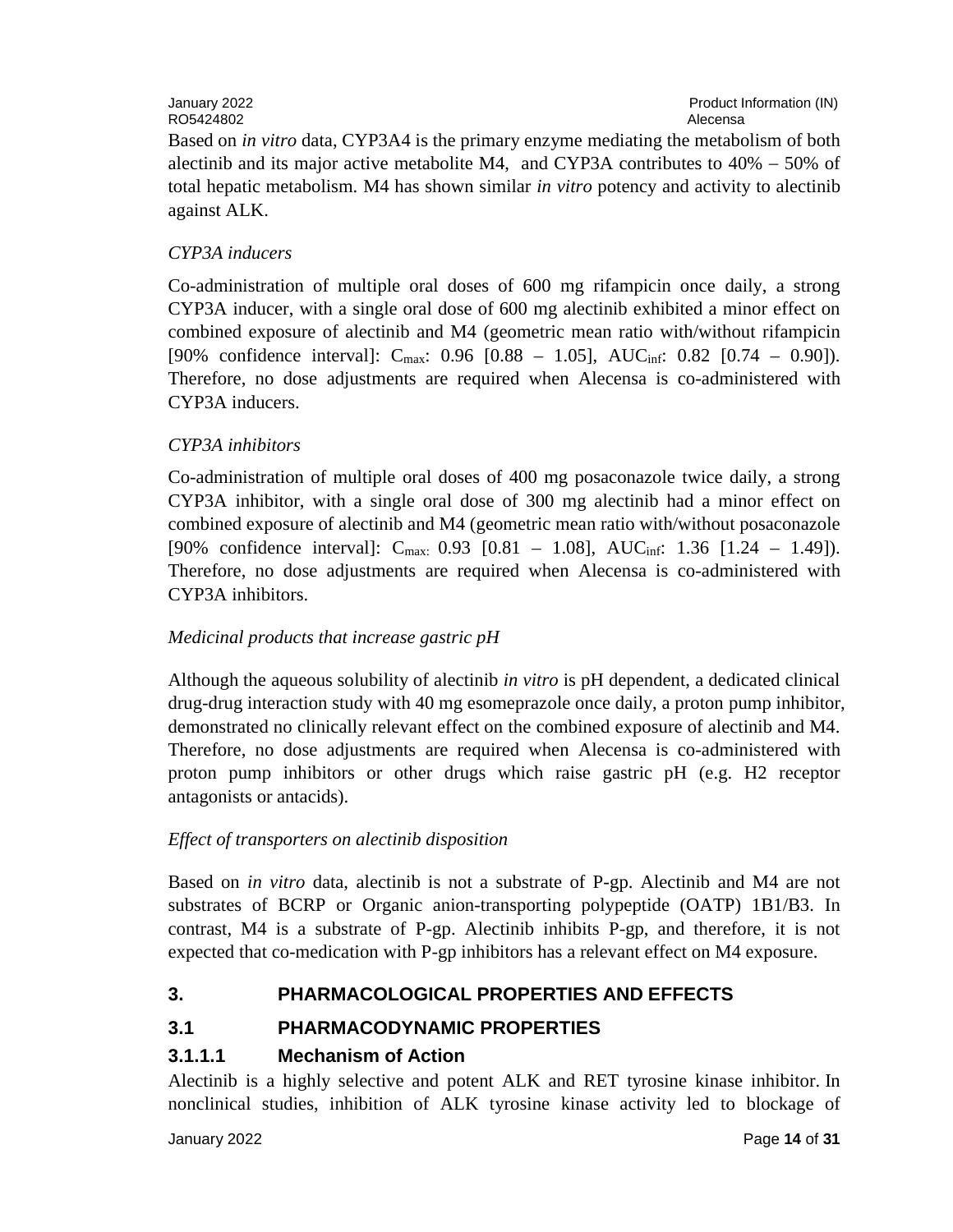| January 2022<br>RO5424802                                                      | Product Information (IN)<br>Alecensa |
|--------------------------------------------------------------------------------|--------------------------------------|
| downstream signalling pathways including STAT 3 and PI3K/AKT and induces tumor |                                      |
| cell death (apoptosis).                                                        |                                      |

Alectinib demonstrated *in vitro* and *in vivo* activity against mutant forms of the ALK enzyme, including mutations responsible for resistance to crizotinib. The major metabolite of alectinib (M4) has shown similar *in vitro* potency and activity.

Based on nonclinical data, alectinib is not a substrate of p-glycoprotein (P-gp) or Breast Cancer Resistance Protein (BCRP), which are both efflux transporters in the blood brain barrier, and is therefore able to distribute into and be retained within the central nervous system. Alectinib induced tumor regression in nonclinical mouse xenograft models, including antitumor activity in the brain, and prolonged survival in intracranial tumor animal models.

## **3.1.2 Clinical / Efficacy Studies**

## **ALK positive non-small cell lung cancer**

#### *Treatment-naïve patients*

The safety and efficacy of Alecensa were studied in a global randomized Phase III open label clinical trial (BO28984) in ALK-positive NSCLC patients who were treatment naïve. Central testing for ALK protein expression positivity of tissue samples from all patients by Ventana anti-ALK (D5F3) immunohistochemistry (IHC) was required before randomization into the study.

A total of 303 patients were included in the Phase III trial, 151 patients randomized to the crizotinib arm and 152 patients randomized to the Alecensa arm receiving Alecensa orally, at the recommended dose of 600 mg twice daily.

ECOG PS (0/1 vs. 2), race (Asian vs. non-Asian), and CNS metastases at baseline (yes vs. no) were stratification factors for randomization. The primary endpoint of the trial was to demonstrate superiority of Alecensa versus crizotinib based on Progression Free survival (PFS) as per investigator assessment using RECIST 1.1. Baseline demographic and disease characteristics for Alecensa were median age 58 years (54 years for crizotinib), 55% female (58% for crizotinib), 55% non-Asian (54% for crizotinib), 61% with no smoking history (65% for crizotinib), 93% ECOG PS of 0 or 1 (93% for crizotinib), 97% Stage IV disease (96% for crizotinib), 90% adenocarcinoma histology (94% for crizotinib), 40% CNS metastases at baseline (38% for crizotinib) and 17% having received prior CNS radiation (14% for crizotinib).

The trial met its primary endpoint at the primary analysis. Efficacy data are summarized in Table 5 and the Kaplan-Meier curves for investigator and IRC-assessed PFS are shown in Figures 1 and 2*.*

Table 5 Summary of efficacy results from study BO28984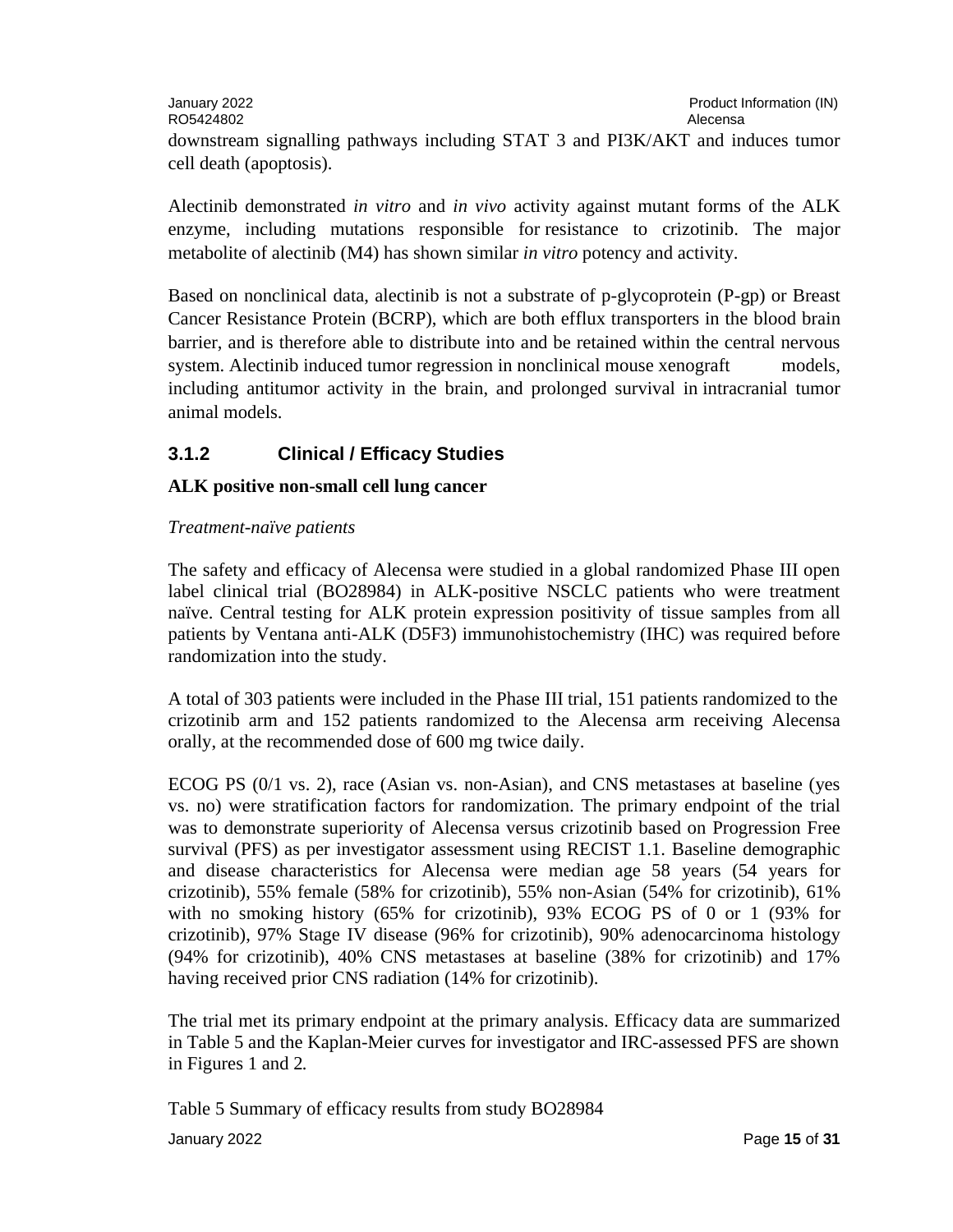|                                                                      | Crizotinib<br>Alecensa                 |                             |
|----------------------------------------------------------------------|----------------------------------------|-----------------------------|
|                                                                      | $N = 151$<br>$N = 152$<br>18.6<br>17.6 |                             |
| Median duration of follow-up (months)                                | $(range 0.3 - 27.0)$                   | $(range 0.5 - 29.0)$        |
| <b>Primary Efficacy Parameter</b>                                    |                                        |                             |
|                                                                      |                                        |                             |
| PFS (INV)                                                            |                                        |                             |
| Number of patients with event $n$ (%)                                | 102 (68%)                              | 62 (41%)                    |
| Median (months)                                                      | 11.1                                   | <b>NE</b>                   |
| [95% CI]                                                             | [9.1; 13.1]                            | [17.7; NE]                  |
|                                                                      |                                        |                             |
| <b>HR</b>                                                            | 0.47                                   |                             |
| [95% CI]                                                             | [0.34, 0.65]                           |                             |
| Stratified log-rank p-value                                          | p < 0.0001                             |                             |
|                                                                      |                                        |                             |
| <b>Secondary efficacy parameters</b>                                 |                                        |                             |
| $PFS (IRC)^*$                                                        |                                        |                             |
| Number of patients with event $n$ (%)                                | 92 (61%)                               | 63 (41%)                    |
| Median (months)                                                      | 10.4                                   | 25.7                        |
| [95% CI]                                                             | [7.7; 14.6]                            | [19.9; NE]                  |
|                                                                      |                                        |                             |
| HR                                                                   | 0.50                                   |                             |
| [95% CI]                                                             | [0.36; 0.70]                           |                             |
| Stratified log-rank p-value                                          | p < 0.0001                             |                             |
|                                                                      |                                        |                             |
| Time to CNS progression (IRC)*                                       |                                        |                             |
| (without prior systemic PD**)<br>Number of patients with event n (%) |                                        |                             |
|                                                                      | 68 (45%)                               | 18 (12%)                    |
|                                                                      |                                        |                             |
| Cause-Specific HR                                                    | 0.16                                   |                             |
| [95% CI]                                                             | [0.10; 0.28]                           |                             |
| Stratified log-rank p-value                                          | p < 0.0001                             |                             |
|                                                                      |                                        |                             |
| 12-month cumulative incidence of CNS                                 | 41.4%                                  | 9.4%                        |
| progression (IRC)                                                    | [33.2; 49.4]                           | [5.4; 14.7]                 |
| % (95% CI)                                                           |                                        |                             |
| ORR $(INV)*$ , ***                                                   |                                        |                             |
| Responders n (%)<br>[95% CI]                                         | 114 (75.5%)<br>[67.8; 82.1]            | 126 (82.9%)<br>[76.0; 88.5] |
|                                                                      |                                        |                             |
| Overall survival*                                                    |                                        |                             |
| Number of patients with event $n$ (%)*                               | 40 (27%)                               | 35 (23%)                    |
| Median (months)                                                      | <b>NE</b>                              | <b>NE</b>                   |
| [95% CI]                                                             | [NE; NE]                               | [NE; NE]                    |
| <b>HR</b>                                                            | 0.76                                   |                             |
| $[95\% \text{ CI}]$                                                  | [0.48; 1.20]                           |                             |
| Duration of response (INV)                                           | $N = 114$                              | $N = 126$                   |
| Median (months)                                                      | 11.1                                   | NE                          |
| 95 % CI                                                              | [7.9; 13.0]                            | [NE; NE]                    |
| CNS-ORR in patients with measurable CNS                              | $N=22$                                 | $N = 21$                    |
| metastases at baseline                                               |                                        |                             |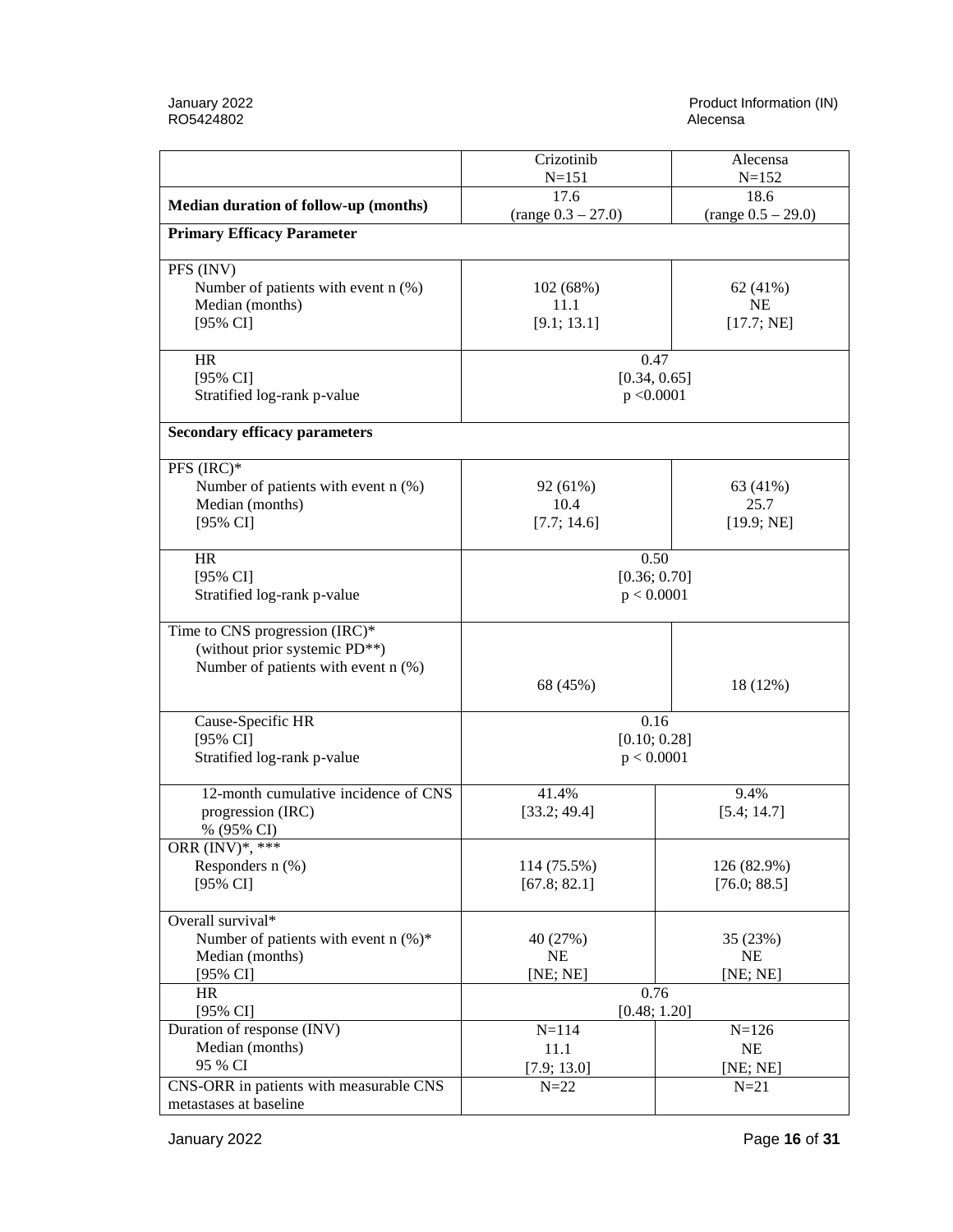| January 2022<br>RO5424802                          |                    | Product Information (IN)<br>Alecensa |
|----------------------------------------------------|--------------------|--------------------------------------|
| CNS responders $n$ (%)                             | $11(50.0\%)$       | 17 (81.0%)                           |
| [95% CI]                                           | [28.2; 71.8]       | [58.1; 94.6]                         |
| $CNS-CR$ n $(\%)$                                  | 1(5%)              | 8 (38%)                              |
| CNS-DOR, median (months)                           | 5.5                | 17.3                                 |
| 95% CI                                             | [2.1, 17.3]        | [14.8, NE]                           |
|                                                    |                    |                                      |
| CNS-ORR in patients with measurable and            | $N=58$             | $N=64$                               |
| non-measurable CNS metastases at baseline<br>(IRC) |                    |                                      |
| CNS responders $n$ $(\%)$                          | $15(25.9\%)$       | 38 (59.4%)                           |
| [95% CI]                                           | $[15.3\%; 39.0\%]$ | $[46.4\%; 71.5\%]$                   |
| $CNS-CR$ n $(\%)$                                  | 5(9%)              | 29 (45%)                             |
| CNS-DOR, median (months)                           | 3.7                | <b>NE</b>                            |
| 95% CI                                             | [3.2, 6.8]         | [17.3, NE]                           |

\*Key secondary endpoints part of the hierarchical testing

\*\* Competing risk analysis of CNS progression, systemic progression and death as competing events \*\*\* 2 patients in the crizotinib arm and 6 patients in the alectinib arm had CR

 $CI =$  confidence interval; CNS = central nervous system;  $CR =$  complete response;  $DOR =$  duration of response;  $HR =$  hazard ratio;  $IRC =$  Independent Review Committee;  $INV =$  investigator;  $NE =$  not estimable; ORR = objective response rate; PFS = progression-free survival

The magnitude of PFS benefit was consistent for patients with CNS metastases at baseline (HR=0.40, 95% CI: 0.25-0.64, median PFS for Alecensa = NE, 95% CI: 9.2-NE, median PFS for crizotinib = 7.4 months, 95%CI: 6.6-9.6) and without CNS metastases at baseline (HR = 0.51, 95%CI: 0.33-0.80, median PFS for Alecensa = NE, 95% CI: NE, NE, median PFS for crizotinib = 14.8 months, 95%CI:10.8-20.3), indicating benefit of Alecensa over crizotinib in both subgroups.

#### **Figure 1: Kaplan Meier Plot of INV Assessed PFS in BO28984**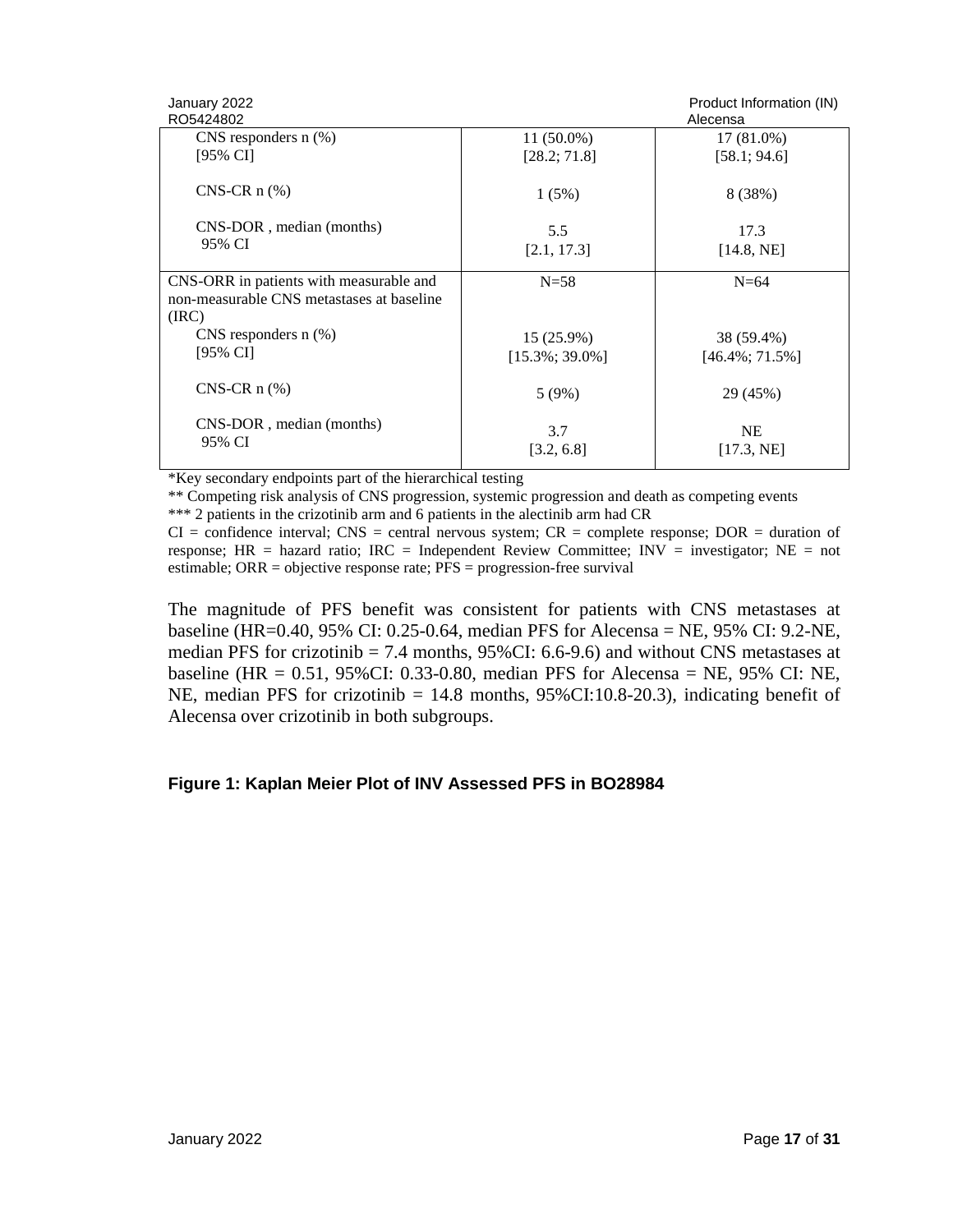

**Figure 2: Kaplan Meier Plot of IRC Assessed PFS in BO28984**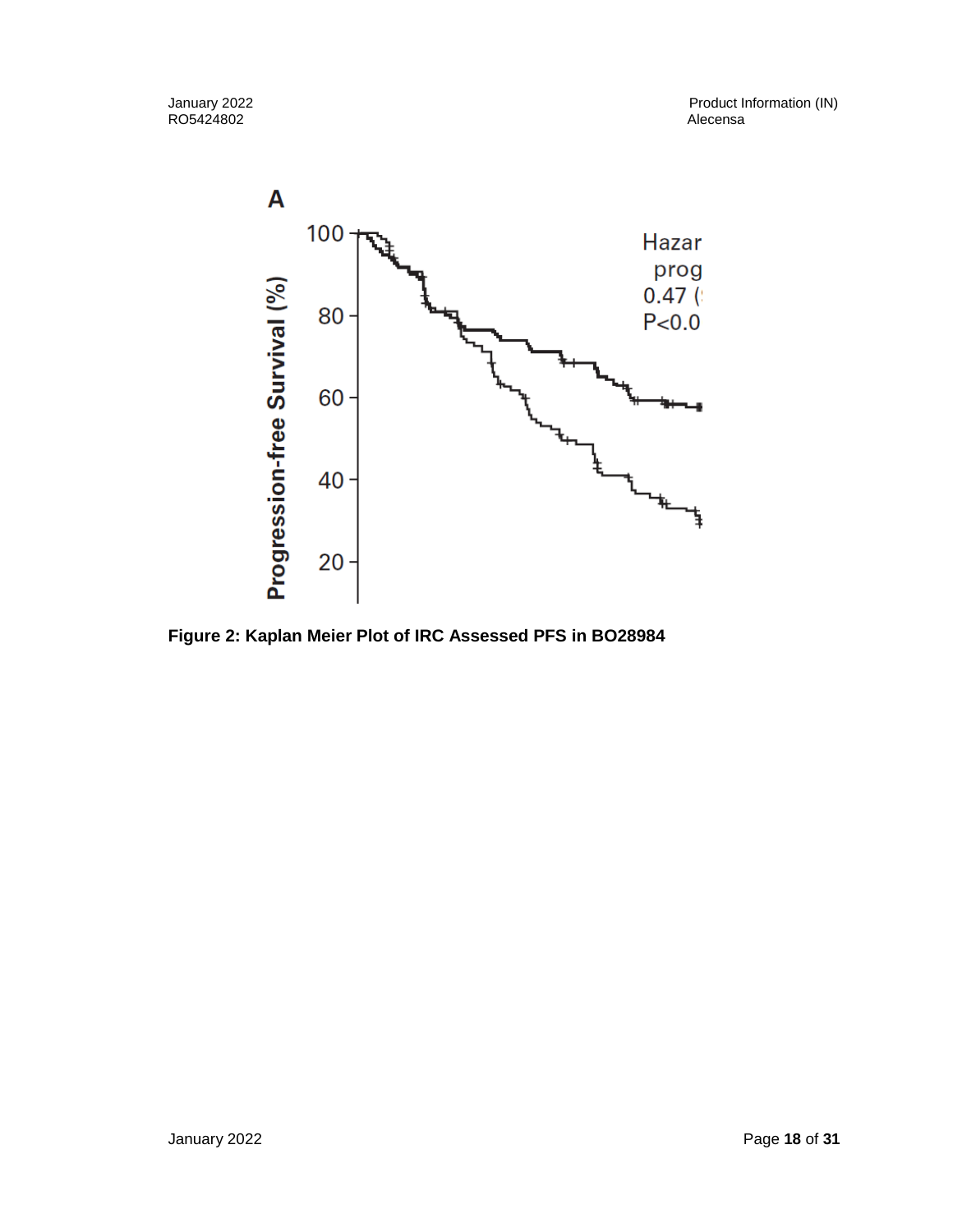

#### *Crizotinib pre-treated patients*

The safety and efficacy of Alecensa in ALK-positive NSCLC patients pre-treated with crizotinib were studied in two Phase I/II clinical trials (NP28761 and NP28673).

Study NP28761 was a Phase I/II single arm, multicenter study conducted in patients with ALK positive advanced NSCLC who have previously progressed on crizotinib treatment. In addition to crizotinib, patients may have received previous treatment with chemotherapy. A total of 87 patients were included in the phase II part of the study and received Alecensa orally, at the recommended dose of 600 mg twice daily.

The primary endpoint was to evaluate the efficacy of Alecensa by Objective Response Rate (ORR) as per central Independent Review Committee (IRC) assessment using Response Evaluation Criteria in Solid Tumors (RECIST) version 1.1.

January 2022 Page **19** of **31** Patient demographics were consistent with that of a NSCLC ALK positive population. The demographic characteristics of the overall study population were 84% Caucasian, 8% Asian, 55% females and a median age of 54 years. The majority of patients had no history of smoking (62%). The ECOG (Eastern Cooperative Oncology Group) performance status at baseline was 0 or 1in 90% of patients and 2 in 10% of patients. At the time of entry in the study, 99% of patients had stage IV disease, 60% had brain metastases and in 94% of patients tumors were classified as adenocarcinoma. Among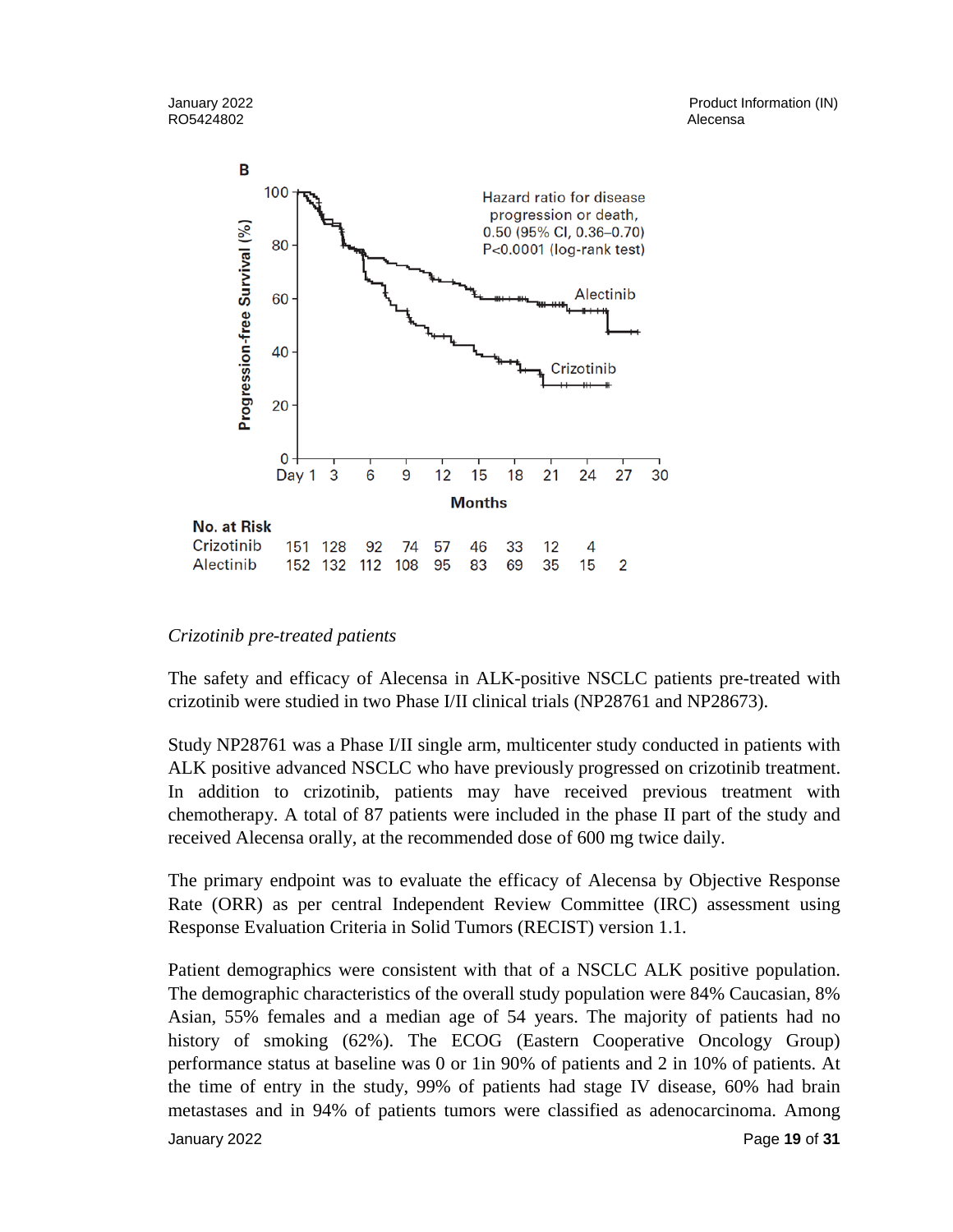January 2022 Product Information (IN) RO5424802 patients included in the study, 26% had previously progressed on crizotinib treatment only, and 74% had previously progressed on crizotinib and chemotherapy treatment.

#### **Table 6 Summary of efficacy from NP28761 study**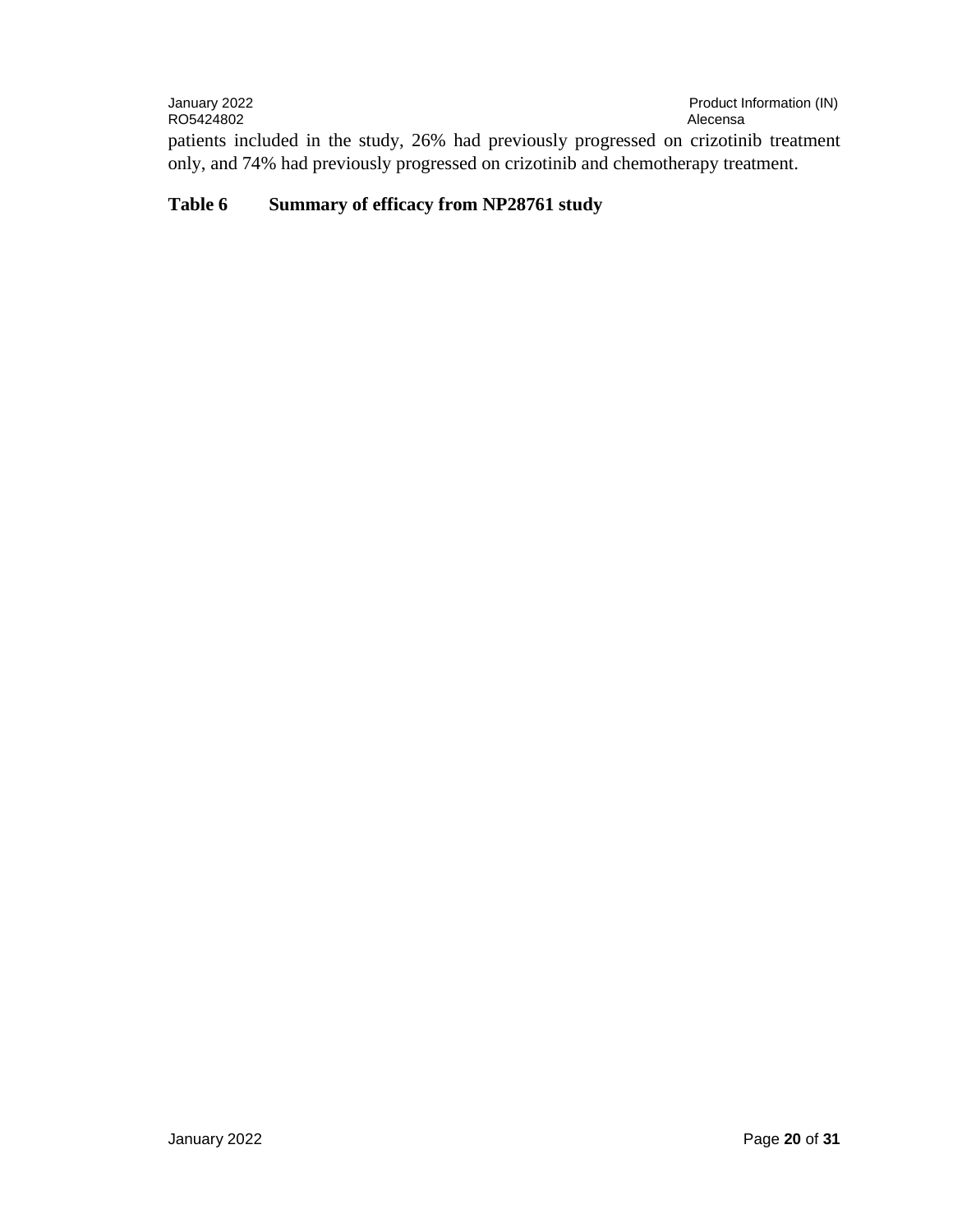| January 2022 |  |
|--------------|--|
| RO5424802    |  |

Product Information (IN)<br>Alexander

| RO5424802                               | Alecensa              |
|-----------------------------------------|-----------------------|
|                                         | <b>NP28761</b>        |
|                                         | Alecensa 600 mg       |
|                                         | twice daily           |
|                                         | $N=87$                |
|                                         | 17                    |
| Median duration of follow-up (months)   | $(range 1 - 29)$      |
| <b>Primary Efficacy Parameters</b>      |                       |
| ORR (IRC) in RE population              | $N = 67$ <sup>a</sup> |
| Responders $N$ (%)                      | 35 (52.2%)            |
| [95% CI]                                | $[39.7\%, 64.6\%]$    |
| <b>Secondary Efficacy Parameters</b>    |                       |
|                                         |                       |
| DOR (IRC)                               | $N = 35$              |
| Number of patients with events $N$ (%)  | $20(57.1\%)$          |
| Median (months)                         | 14.9                  |
| [95% CI]                                | [6.9, NE]             |
|                                         |                       |
| PFS (IRC)                               | $N = 87$              |
| Number of patients with events $N$ (%)  | 58 (66.7)             |
| Median duration (months)                | 8.2                   |
| [95% CI]                                | [6.3, 12.6]           |
| <b>Exploratory Efficacy Parameters</b>  |                       |
| DCR (IRC) in RE Population <sup>b</sup> | $N = 67a$             |
| $CR+PR+SDc$                             | 53 (79.1%)            |
| [95% CI]                                | $[67.4\%, 88.1\%]$    |

 $CI =$  confidence interval; DOR = duration of response; DCR = disease control rate; IRC = independent review committee; NE = not estimable; ORR = Objective Response Rate; PFS = progression free survival  $RE =$  response evaluable

<sup>a</sup> 20 patients did not have measurable disease at baseline according to the IRC and were not included in the IRC response evaluable population.

**b** Exploratory analysis defined after database lock

<sup>c</sup> DCR calculated including all patients who achieved a Best Overall Response (BOR) of SD (minimum duration of 5 weeks as per IRC Charter)

As shown in the waterfall plot in Figure 3, most patients experienced tumour shrinkage of their defined target lesions, as assessed by the IRC according to RECIST 1.1.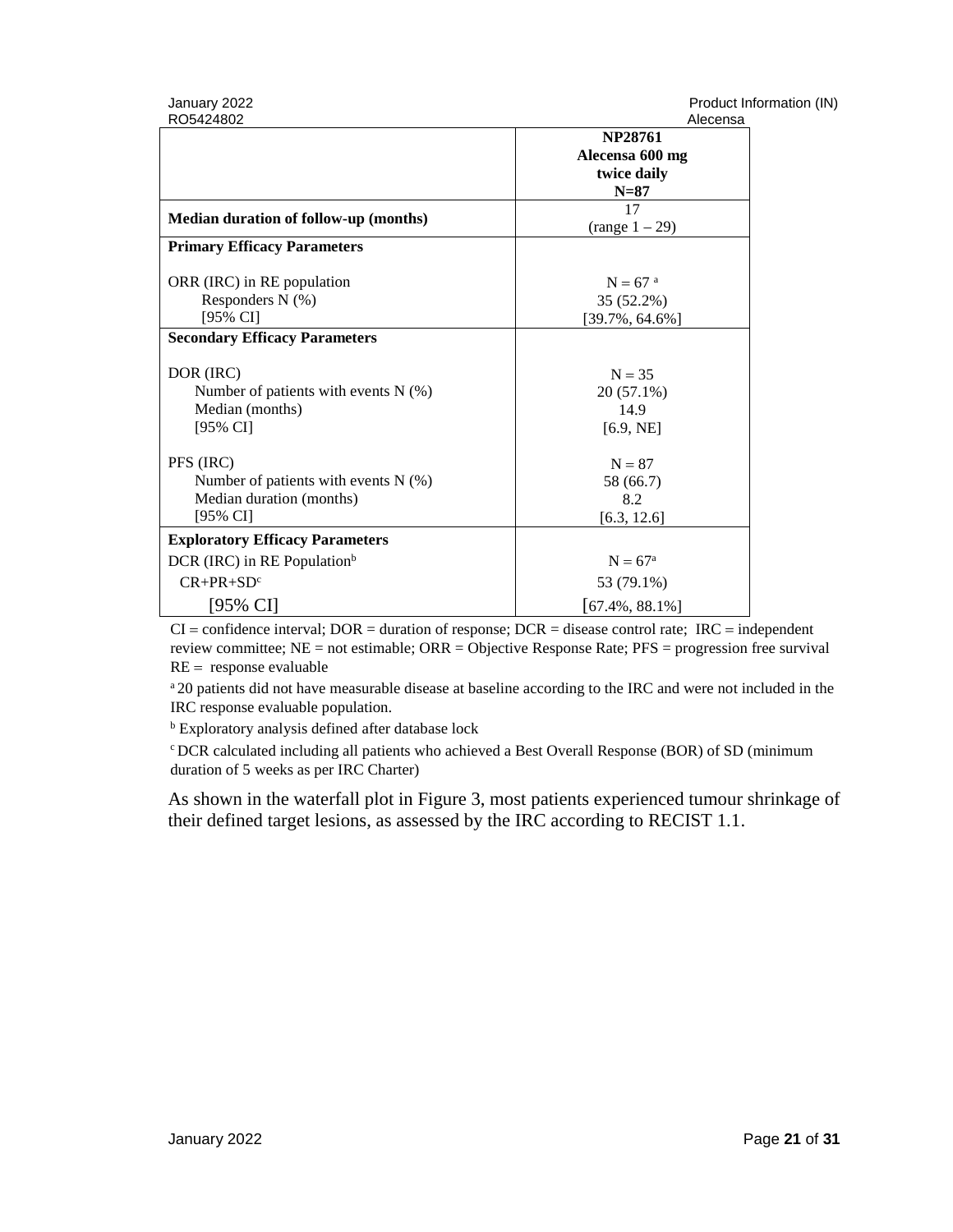#### January 2022 Product Information (IN) RO5424802 Alecensa **Figure 3 Waterfall plot of target lesions sum of longest diameters best change from baseline shaded by best overall response (IRC) from NP28761 study**



BOR= Best overall response,  $PD =$  progressive disease,  $SD =$  stable disease,  $PR =$  partial response,  $NE =$ not estimable.

#### Quality of life (QoL)

Of the QoL items analysed (QLQ-C30 and QLQ-LC13), clinically meaningful improvements (change from baseline of  $\geq 10$  points) were observed in the Global Health Status, Emotional Functioning, Social Functioning, Fatigue, and Pain subscales.

Study NP28673 was a Phase I/II single arm, international, multicenter study conducted in patients with ALK-positive advanced NSCLC who have previously progressed on crizotinib. In addition to crizotinib, patients may have received previous treatment with chemotherapy. A total of 138 patients were included in the phase II part of the study and received Alecensa orally, at the recommended dose of 600 mg twice daily.

The primary endpoint was to evaluate the efficacy of Alecensa by ORR as per central IRC assessment using RECIST 1.1 in the overall population (with and without prior exposure of cytotoxic chemotherapy treatments). The co-primary endpoint was to evaluate the ORR as per central IRC assessment using RECIST 1.1 in patients with prior exposure of cytotoxic chemotherapy treatments.

January 2022 Page **22** of **31** Patient demographics were consistent with that of a NSCLC ALK positive population. The demographic characteristics of the overall study population were 67% Caucasian, 26% Asian, 56% females and the median age was 52 years. The majority of patients had no history of smoking (70%). The ECOG performance status at baseline was 0 or 1 in 91% of patients and 2 in 9% of patients. At the time of entry in the study, 99% of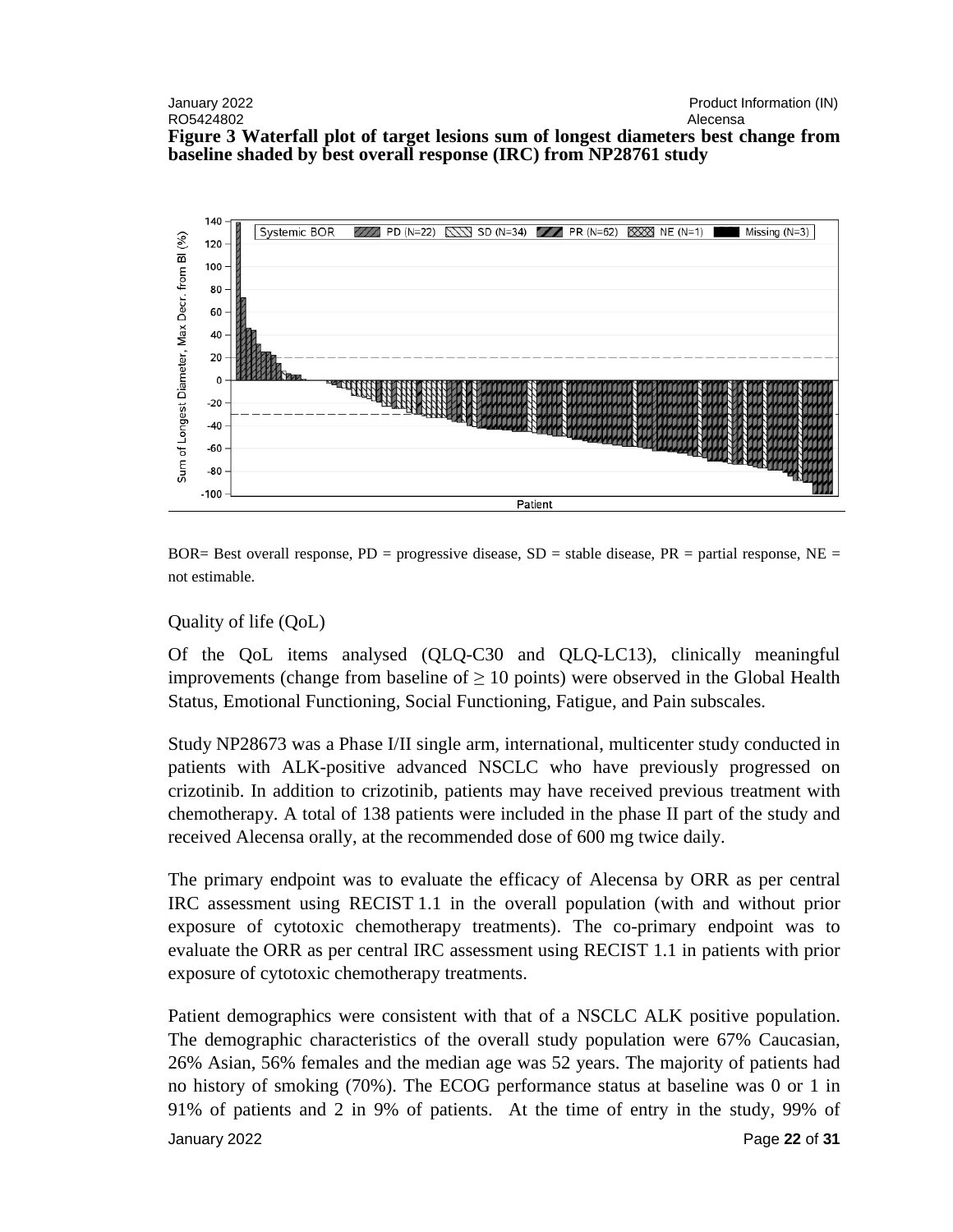January 2022<br>RO5424802 Product Information (IN)<br>RO5424802

RO5424802

patients had stage IV disease, 61% had brain metastases and in 96% of patients tumors were classified as adenocarcinoma. Among patients included in the study, 20% had previously progressed on crizotinib treatment only, and 80% had previously progressed on crizotinib and chemotherapy treatment.

|                                         | <b>NP28673</b>       |
|-----------------------------------------|----------------------|
|                                         | Alecensa 600 mg      |
|                                         | twice daily          |
|                                         | $N = 138$            |
|                                         | 21                   |
| Median duration of follow-up (months)   | $(range 1 - 30)$     |
| <b>Primary Efficacy Parameters</b>      |                      |
|                                         |                      |
| ORR (IRC) in RE population              | $N=122$ <sup>a</sup> |
| Responders N (%)                        | 62 (50.8%)           |
| [95% CI]                                | $[41.6\%, 60.0\%]$   |
| ORR (IRC) in Patients Pre-Treated with  | $N = 96$             |
| Chemotherapy                            |                      |
| Responders N (%)                        | 43 (44.8%)           |
| [95% CI]                                | $[34.6\%, 55.3\%]$   |
| <b>Secondary Efficacy Parameters</b>    |                      |
| DOR (IRC)                               | $N = 62$             |
| Number of patients with events $N$ (%)  | 36 (58.1%)           |
| Median (months)                         | 15.2                 |
| $[95\% \text{ CI}]$                     | [11.2, 24.9]         |
|                                         |                      |
| PFS (IRC)                               | $N = 138$            |
| Number of patients with events $N$ (%)  | 98 (71.0%)           |
| Median duration (months)                | 8.9                  |
| [95% CI]                                | [5.6, 12.8]          |
| <b>Exploratory Efficacy Parameter</b>   |                      |
| DCR (IRC) in RE Population <sup>b</sup> | $N = 122^a$          |
| $CR + PR + SDc$                         | 96 (78.7%)           |
| $[95\% \text{ CI}]$                     | $[70.4\%, 85.6\%]$   |

#### **Table 7 Summary of efficacy from NP28673 study**

 $CI =$  confidence interval; DOR = duration of response; DCR = disease control rate; IRC = independent review committee; NE = not estimable; ORR = Objective Response Rate; PFS = progression free survival;  $RE =$  response evaluable

<sup>a</sup> 16 patients did not have measurable disease at baseline according to the IRC and were not included in the IRC response evaluable population.

<sup>b</sup> Exploratory analysis defined after database lock.

<sup>c</sup> DCR calculated including all patients who achieved Best Overall Response (BOR) of SD (minimum duration of 5 weeks as per IRC Charter).

As shown in the waterfall plot in Figure 4, most patients experienced tumour shrinkage of their defined target lesions, as assessed by the IRC according to RECIST 1.1.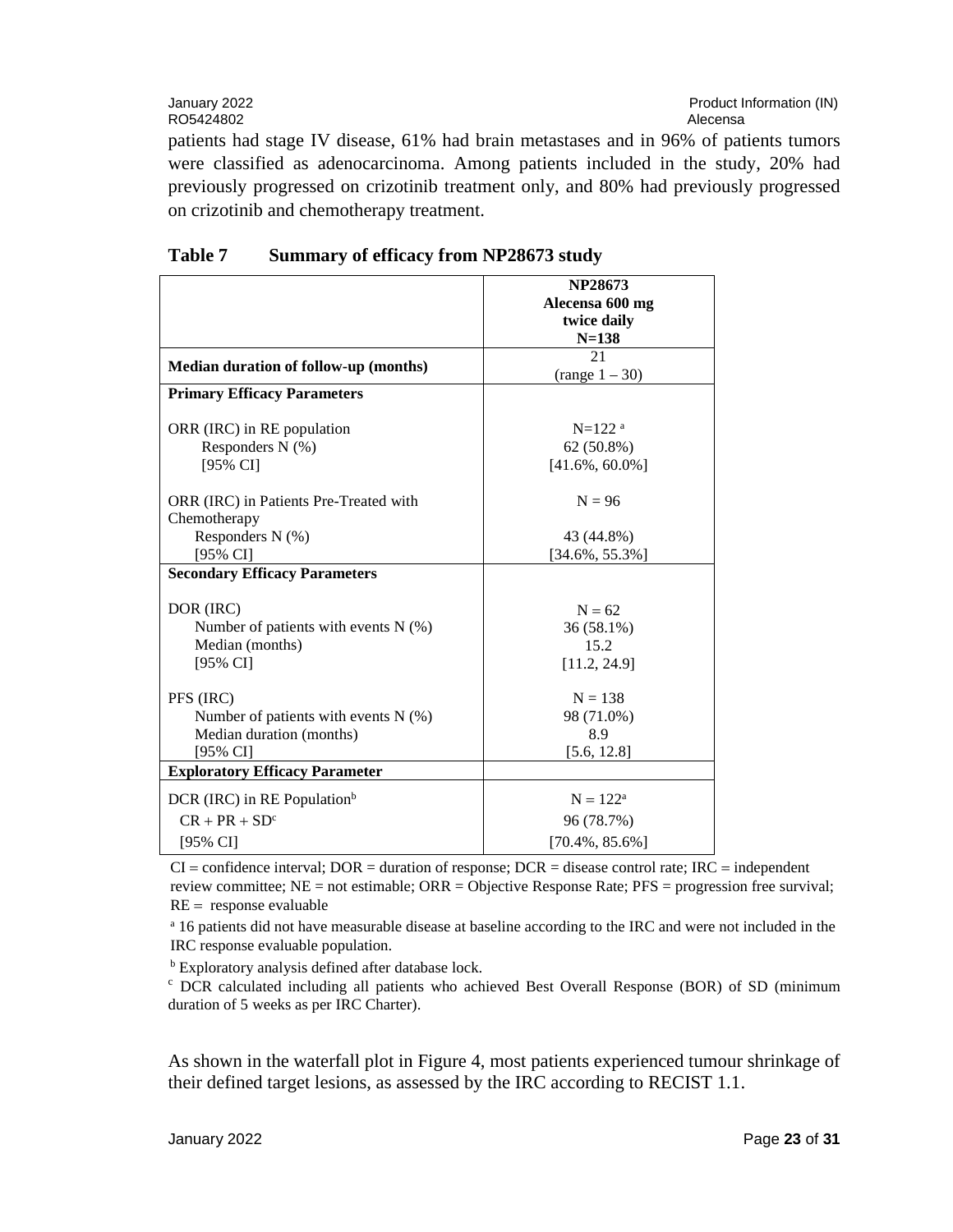#### January 2022<br>
RO5424802<br>
RO5424802 RO5424802 **Figure 4 Waterfall plot of target lesions sum of longest diameters best change from baseline shaded by best overall response (IRC) from NP28673 study**



BOR= Best overall response,  $PD =$  progressive disease,  $SD =$  stable disease,  $PR =$  partial response,  $NE =$ not estimable.

A summary of the pooled analysis of the Central Nervous System (CNS) endpoints based on RECIST (IRC) performed on patients with measurable CNS lesions at baseline (N=50) included in the phase II NP28761 and NP28673 is presented in the below table.

## **Table 8 Summary of the pooled analysis for CNS endpoints from NP28761 and NP28673 studies**

| CNS Parameters (NP28761 and NP28673)                                                               | Alecensa 600 mg twice daily                                      |
|----------------------------------------------------------------------------------------------------|------------------------------------------------------------------|
| with Measurable CNS Lesions at<br><b>Patients</b><br><b>Baseline</b>                               | $N = 50$                                                         |
| CNS ORR (IRC)<br>Responders $(\%)$<br>$[95\% \text{ CI}]$<br>Complete Response<br>Partial Response | $32(64.0\%)$<br>$[49.2\%, 77.1\%]$<br>$11(22.0\%)$<br>21 (42.0%) |
| CNS DCR (IRC)<br>$CR+PR+SDa$<br>$[95\% \text{ CI}]$                                                | 45 (90.0%)<br>$[78.2\%, 96.7\%]$                                 |
| CNS DOR (IRC)<br>Number of patients with events (%)<br>Median (months)                             | $N = 32$<br>18 (56.3%)<br>11.1                                   |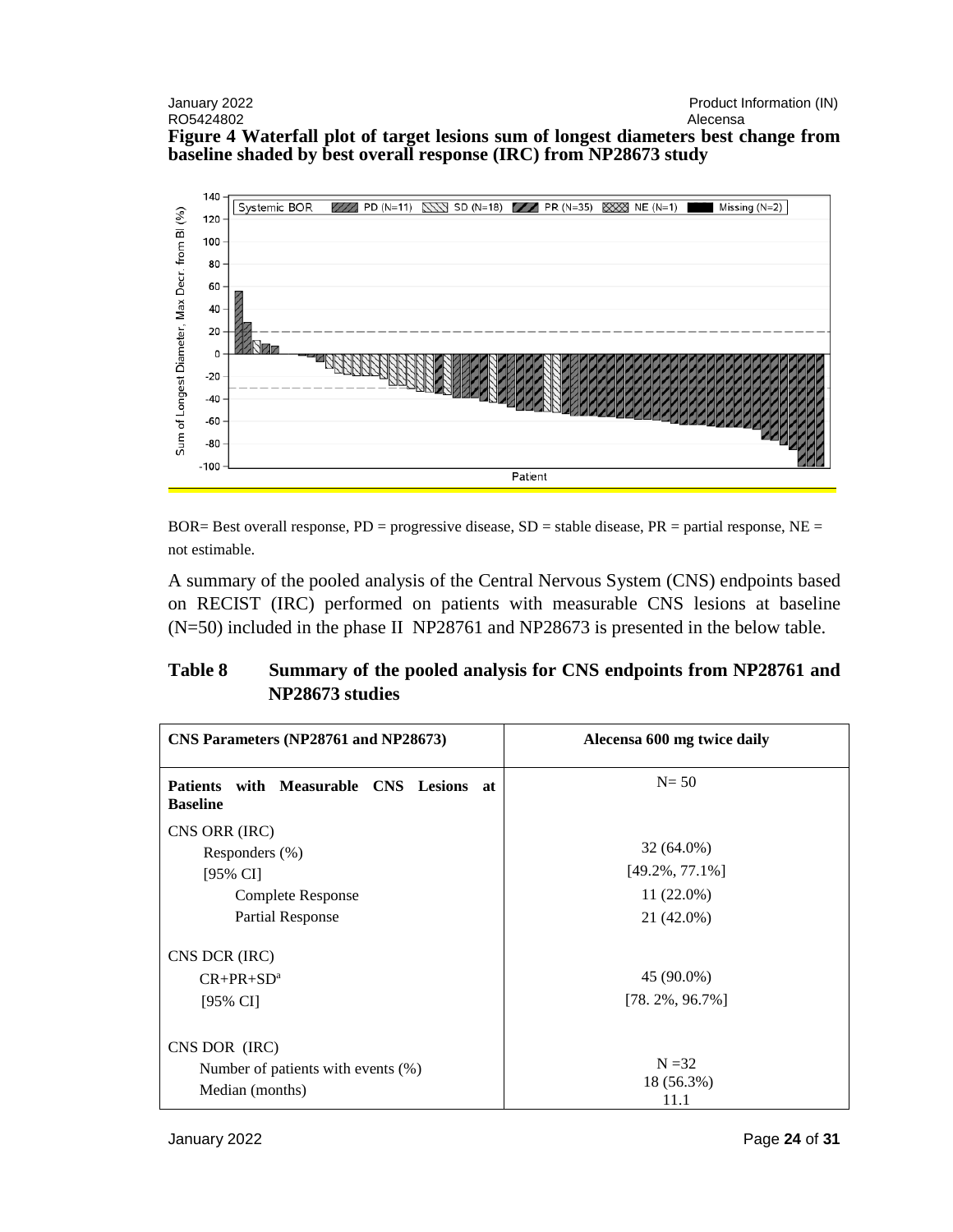| January 2022 | Product Information (IN) |
|--------------|--------------------------|
| RO5424802    | Alecensa                 |
| 195% CI      | [7.6; NE]                |

 $CI =$  confidence interval;  $CR =$ complete response;  $DCR =$  disease control rate;  $DOR =$  duration of response; IRC = independent review committee;  $NE=$  not estimable ;  $ORR =$  objective response rate; PR  $=$  partial response;  $SD =$  stable disease

a DCR calculated including all patients who achieved a Best Overall Response (BOR) of SD (minimum duration of 5 weeks as per IRC Charter).

In 136 patients included in the phase II NP28761 and NP28673 with measurable and/or non-measurable CNS lesions at baseline, the CNS complete response rate was 28.7%. A CNS partial response cannot be established in non-measurable CNS lesions per RECIST. The CNS disease control rate was 86.0% [95% CI (79.1, 91.4)].

#### **3.1.3 Immunogenicity**

Not applicable.

## **3.2 PHARMACOKINETIC PROPERTIES**

The pharmacokinetic parameters for alectinib and its major active metabolite (M4), have been characterized in ALK-positive NSCLC patients and healthy subjects. The geometric mean (coefficient of variation %) steady-state  $C_{\text{max}}$ ,  $C_{\text{min}}$  and  $AUC_{0-12hr}$  for alectinib were approximately 665 ng/mL (44.3%), 572 ng/mL (47.8 %) and 7430 ng\*h/mL (45.7 %), respectively. The geometric mean steady-state  $C_{\text{max}}$ ,  $C_{\text{min}}$  and  $AUC_{0-12hr}$  for M4 were approximately 246 ng/mL (45.4 %), 222 ng/mL (46.6 %) and 2810 ng\*h/mL (45.9 %), respectively.

## **3.2.1 Absorption**

Following oral administration of 600 mg twice daily under fed conditions in ALKpositive NSCLC patients, alectinib was rapidly absorbed reaching  $T_{\text{max}}$  after approximately 4 to 6 hours.

Alectinib steady-state is reached by Day 7 with continuous 600 mg twice daily dosing and remains stable thereafter. The geometric mean accumulation ratio estimated by population PK analysis for the twice-daily 600 mg regimen is 5.6. Population PK analysis supports dose proportionality for alectinib across the dose range of 300 to 900 mg under fed conditions.

The absolute bioavailability of alectinib was 36.9% (90% CI: 33.9%, 40.3%) under fed conditions in healthy subjects.

Following a single oral administration of 600 mg with a high-fat, high-calorie meal, exposure increased by 3-fold relative to fasted conditions (geometric mean ratio [90% CI] of combined alectinib and M4: Cmax: 3.31 [2.79 – 3.93], AUCinf: 3.11 [2.73 – 3.55].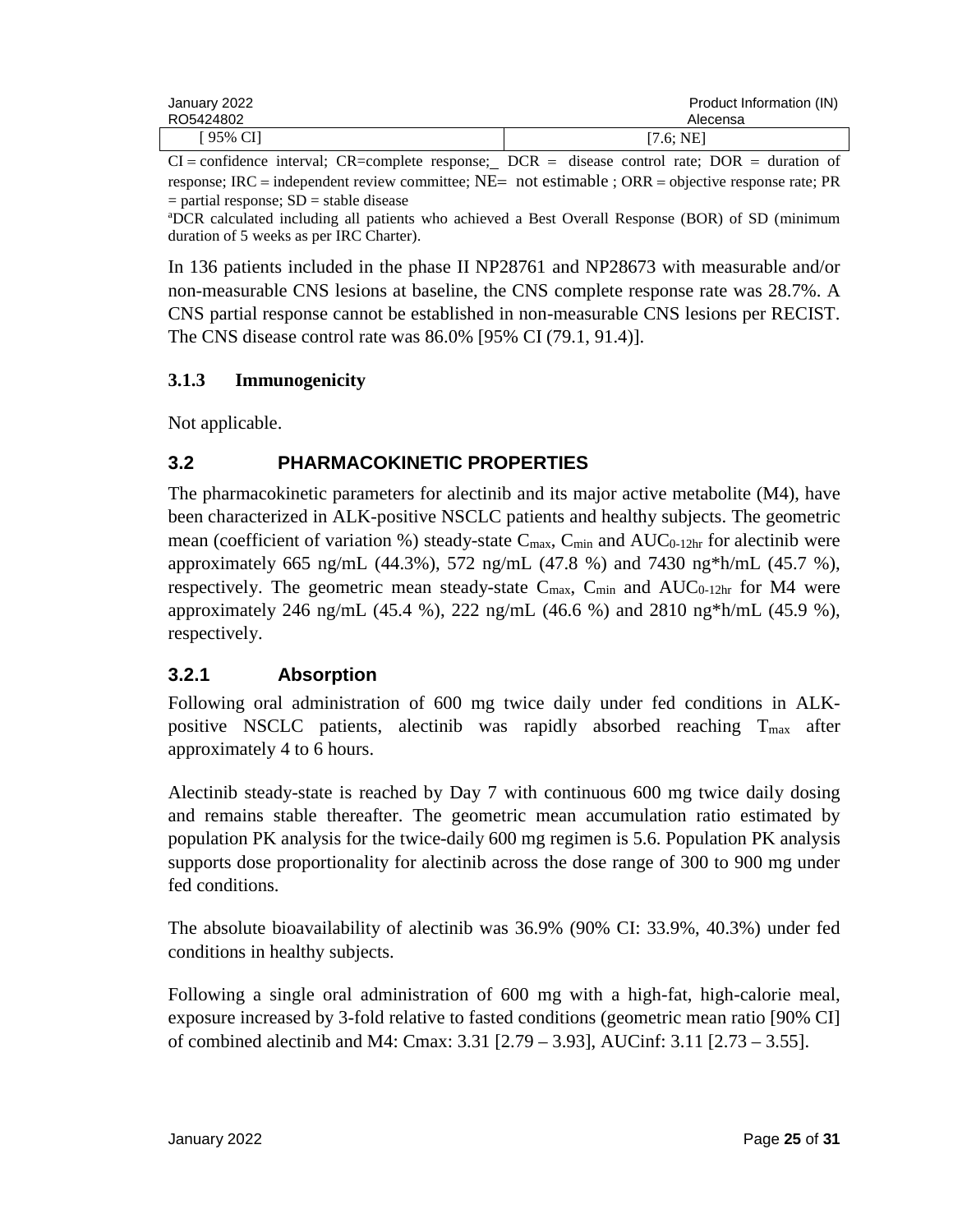Alectinib and its major metabolite M4 are highly bound to human plasma proteins (>99%), independent of drug concentration. The mean *in vitro* human blood-to-plasma concentration ratios of alectinib and M4 are 2.64 and 2.50, respectively, at clinically relevant concentrations.

The geometric mean volume of distribution at steady state  $(V_{ss})$  of alectinib following IV administration was 475 L, indicating extensive distribution into tissues.

## **3.2.3 Metabolism**

*In vitro* metabolism studies showed that CYP3A4 is the main CYP isozyme mediating alectinib and its major metabolite M4 metabolism, and is estimated to contribute 40-50% of alectinib metabolism in human hepatocytes. Results from the human mass balance study demonstrated that alectinib and M4 were the main circulating moieties in plasma with alectinib and M4 together constituting approximately 76% of the total radioactivity in plasma. The geometric mean Metabolite/Parent ratio at steady state is 0.399.

## **3.2.4 Elimination**

Following administration of a single dose of  ${}^{14}C$ -labeled alectinib administered orally to healthy subjects the majority of radioactivity was excreted in feces (mean recovery 97.8%, range 95.6%-100%) with minimal excretion in urine (mean recovery 0.46%, range 0.30%-0.60%). In feces, 84% and 5.8% of the dose was excreted as unchanged alectinib or M4, respectively.

Based on a population PK analysis, the apparent clearance (CL/F) of alectinib was 81.9 L/hour. The geometric mean of the individual elimination half-life estimates for alectinib was 32.5 hours. The corresponding values for M4 were 217 L/hour and 30.7 hours, respectively.

## **3.2.5 Pharmacokinetics in Special Populations**

#### *Pediatric population*

No studies have been conducted to investigate the pharmacokinetics of Alecensa inthis population.

#### *Geriatric population*

Age does not have an effect on Alecensa exposure.

#### *Renal impairment*

Negligible amounts of alectinib and the active metabolite M4 are excreted unchanged in urine  $( $0.2$  % of the dose). Data obtained in patients with mild and moderate renal$ impairment show that the pharmacokinetics of alectinib are not significantly affected in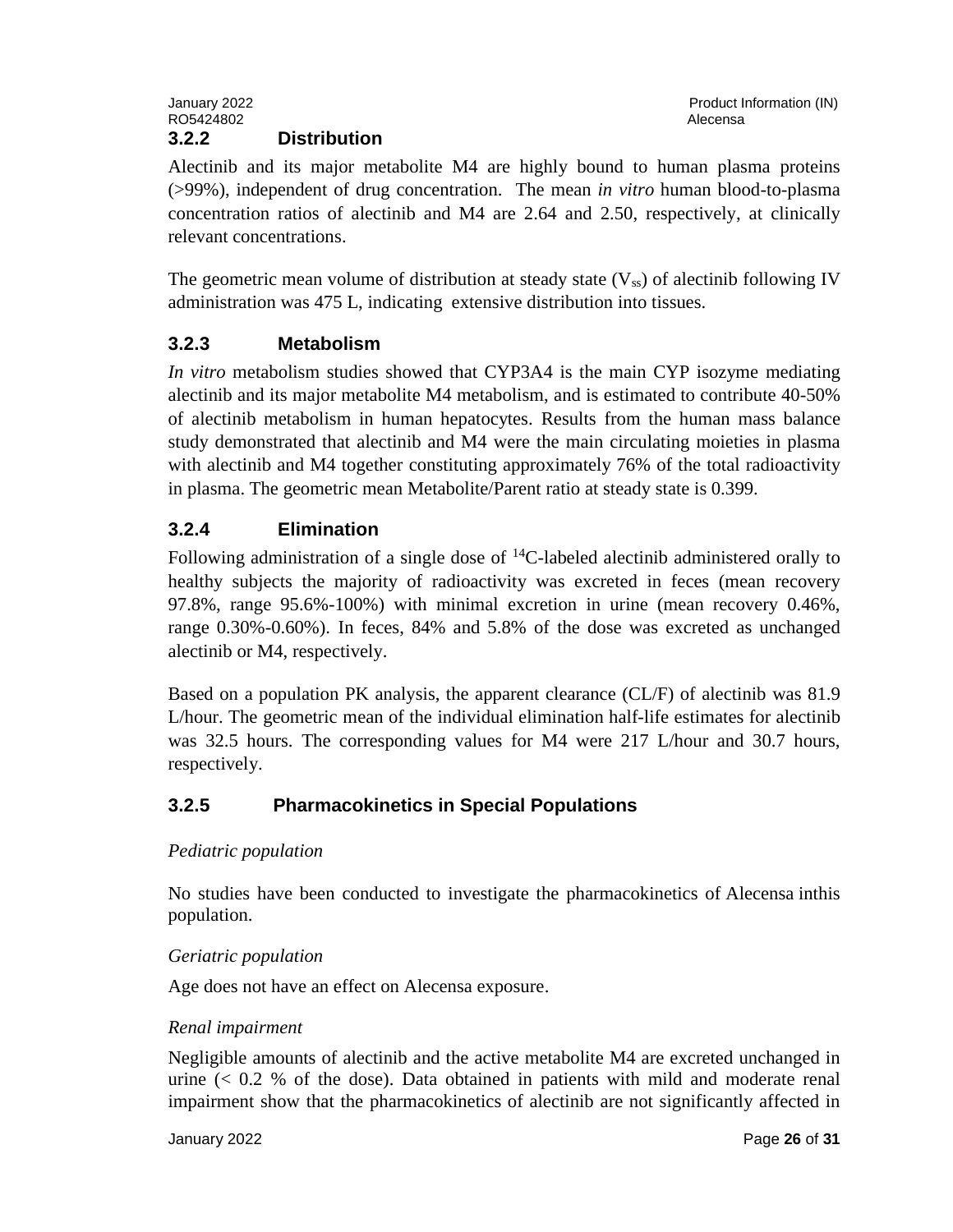renal impairment. No formal pharmacokinetic study has been conducted and no population PK data was collected in patients with severe renal impairment, however since alectinib elimination via the kidney is negligible no dose adjustment is required in renal impairment.

#### *Hepatic impairment*

As elimination of alectinib is predominantly through metabolism in the liver, hepatic impairment may increase the plasma concentration of alectinib and/or its major active metabolite M4. Based on a population pharmacokinetic analysis, alectinib and M4 exposures were similar in patients with mild hepatic impairment (baseline total bilirubin less than or equal to ULN and baseline AST greater than ULN or baseline total bilirubin greater than 1.0 to 1.5 times ULN and any baseline AST) and normal hepatic function (total bilirubin less than or equal to ULN and AST less than or equal to ULN).

Following administration of a single oral dose of 300 mg alectinib in subjects with moderate (Child-Pugh B) hepatic impairment the combined exposure of alectinib and M4 was modestly increased compared with matched healthy subjects (geometric mean ratio [90% confidence interval] for moderate/healthy:  $C_{\text{max}}$ : 1.16 [0.786 – 1.72], AUC<sub>inf</sub>: 1.36 [0.947 – 1.96]). Administration of a single oral dose of 300 mg alectinib in subjects with severe (Child-Pugh C) hepatic impairment resulted in a greater increase in the combined exposure of alectinib and M4 compared with matched healthy subjects (geometric mean ratio [90% confidence interval] for severe/healthy:  $C_{\text{max}}$ : 0.981 [0.517 – 1.86], AUC<sub>inf</sub>:  $1.76$  [0.984 – 3.15]).

No dose adjustments are required for Alecensa in patients with underlying mild or moderate hepatic impairment. Patients with underlying severe hepatic impairment should receive a dose of 450 mg given orally twice daily (total daily dose of 900 mg).

## **3.3 NONCLINICAL SAFETY**

## **3.3.1 Carcinogenicity**

No carcinogenicity studies have been performed to establish the carcinogenic potential of Alecensa.

## **3.3.2 Genotoxicity**

Alectinib was not mutagenic *in vitro* in the bacterial reverse mutation (Ames) assay but induced a slight increase in numerical aberrations in the *in vitro* cytogenetic assay using Chinese Hamster Lung (CHL) cells with metabolic activation, and micronuclei in a rat bone marrow micronucleus test. The mechanism of micronucleus induction was abnormal chromosome segregation (aneugenicity), and not a clastogenic effect on chromosomes.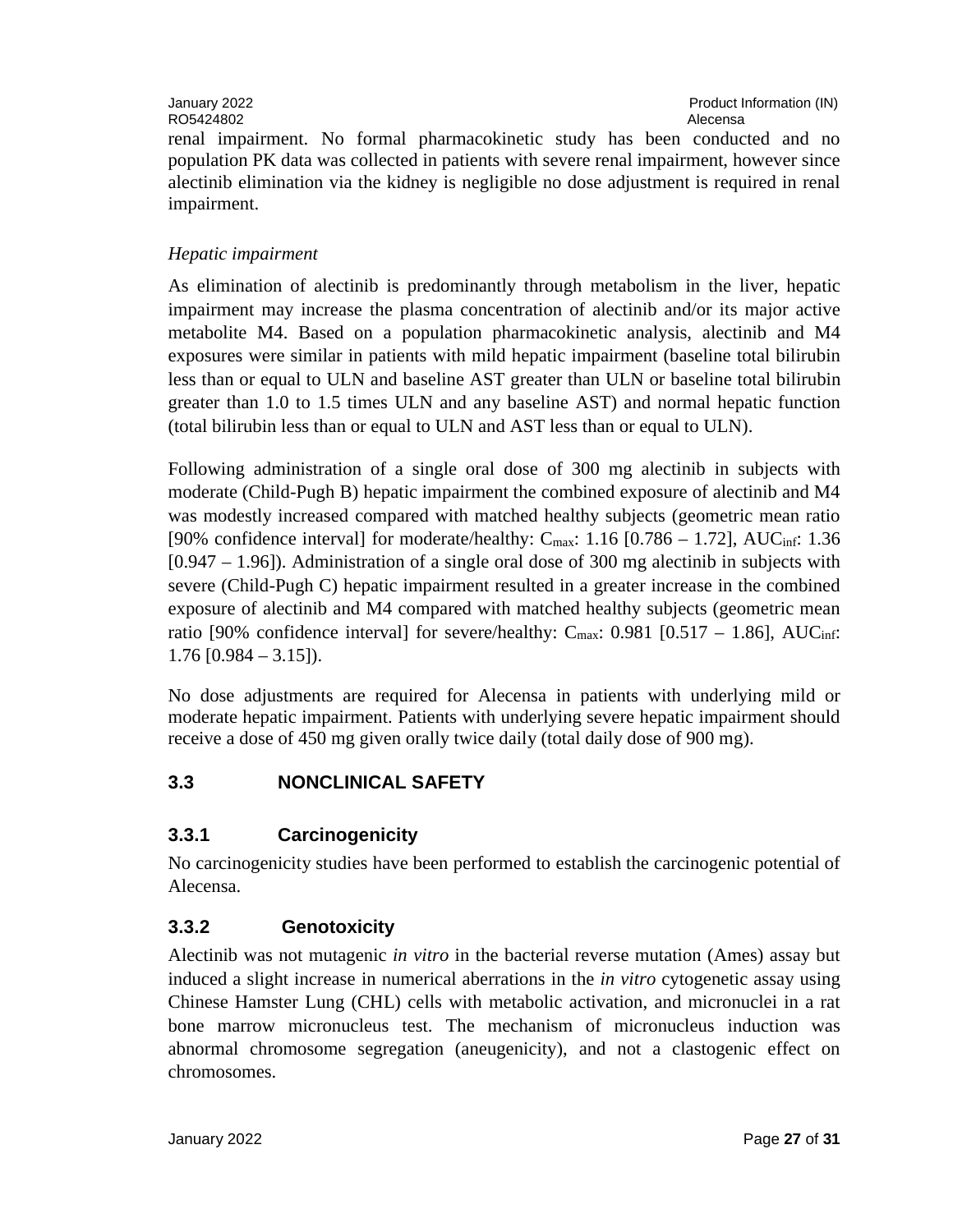No fertility studies in animals have been performed to evaluate the effect of Alecensa. No adverse effects on male and female reproductive organs were observed in general toxicology studies conducted in rats and monkeys at exposures equal to or greater than 2.6 and 0.5 fold, respectively, of the human exposure measured by AUC at the recommended dose of 600 mg twice daily.

## **3.3.4 Reproductive toxicity**

In animal studies, a maternal dose of alectinib equivalent to 2.7-times the recommended human dose of 600 mg twice-daily (based on AUC), caused embryo-fetal loss (miscarriage) in pregnant rabbits. The same equivalent dose given to pregnant rats resulted in small fetuses with retarded ossification and minor abnormalities of the organs.

## **3.3.5 Other**

Alectinib absorbs UV light between 200 and 400 nm and demonstrated phototoxic potential in an *in vitro* photosafety test in cultured murine fibroblasts after UVA irradiation.

Target organs in both rat and monkey at clinically relevant exposures in the repeat-dose toxicology studies included, but were not limited to the erythroid system, gastrointestinal tract and hepatobiliary system.

Abnormal erythrocyte morphology was observed at exposures equal or greater than 10- 60% the human exposure by AUC at the recommended dose. Proliferative zone extension in GI mucosa in both species was observed at exposures equal to or greater than 20-120% of the human AUC exposure at the recommended dose. Increased hepatic alkaline phosphatase (ALP) and direct bilirubin as well as vacuolation/degeneration/necrosis of bile duct epithelium and enlargement/focal necrosis of hepatocytes was observed in rats and/or monkeys at exposures equal to or greater than 20-30% of the human exposure by AUC at the recommended dose.

A mild hypotensive effect has been observed in monkeys at around clinically relevant exposures.

Alectinib crossed the blood brain barrier in rats and was retained within brain tissue with a CNS-to-plasma radio-concentration ratio ranging from 0.9 to 1.5 at 24 hrs post-dose.

## **4. DESCRIPTION**

Alecensa (alectinib) is a kinase inhibitor for oral administration. The molecular formula for alectinib is  $C_{30}H_{34}N_4O_2$ -HCl. The molecular weight is 482.62 g/mol (free base form) and 519.08 g/mol (hydrochloride salt). Alectinib is described chemically as 9-ethyl-6, 6 dimethyl-8-[4-(morpholin-4-yl)piperidin-1-yl]-11-oxo-6,11-dihydro-5*H*-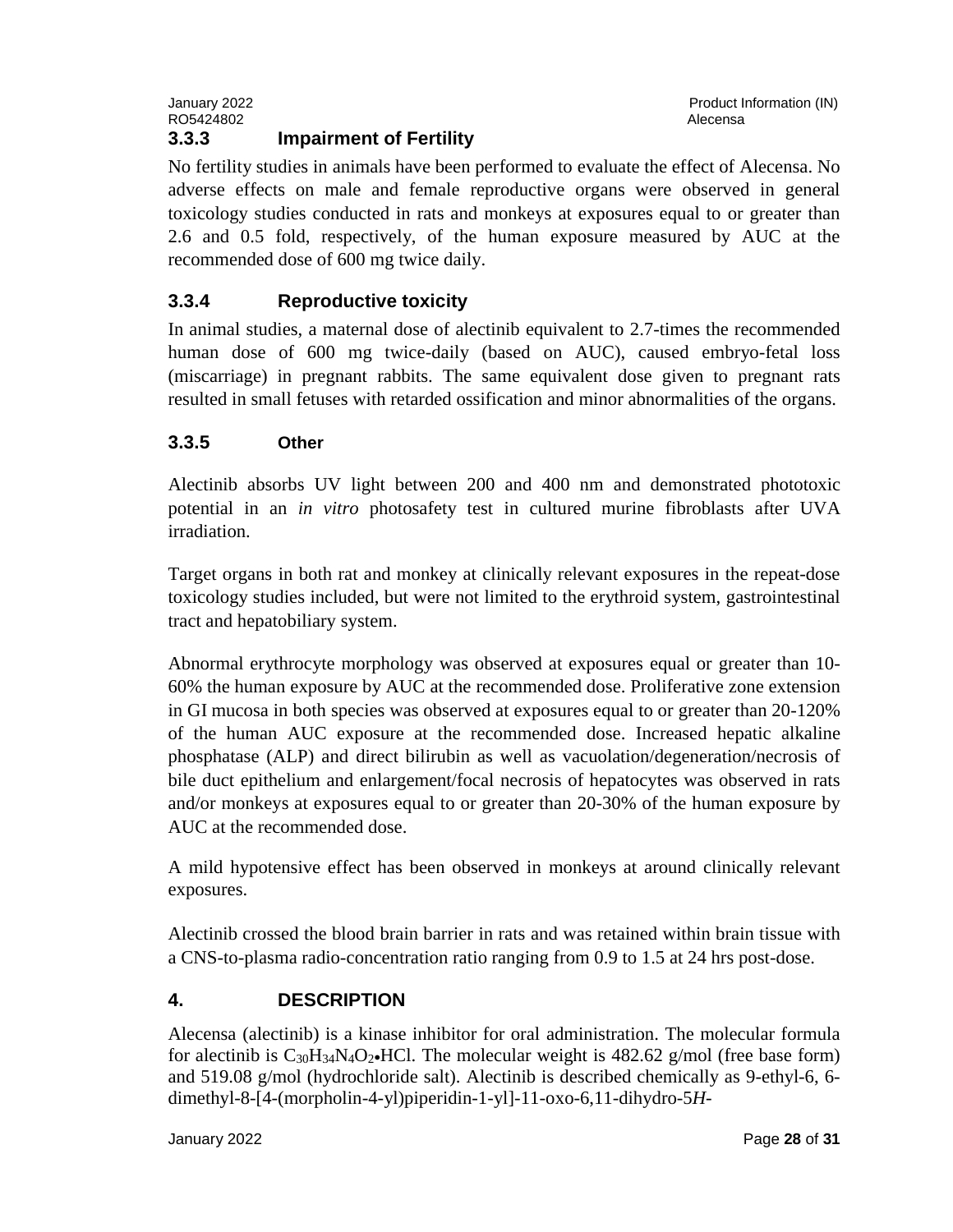January 2022 Product Information (IN) RO5424802 **Alecensa** Alecensa and Alecensa and Alecensa and Alecensa and Alecensa and Alecensa and Alecensa and Alecensa and Alecensa and Alecensa and Alecensa and Alecensa and Alecensa and Alecensa and Alecensa and Alecen

benzo[*b*]carbazole-3-carbonitrile hydrochloride. The chemical structure of alectinib is shown below:



Alectinib HCl is a white to yellow white powder or powder with lumps with a pKa of 7.05 (base).

Alecensa is supplied as hard capsules containing 150 mg of alectinib (equivalent to 161.33 mg alectinib HCl) and the following inactive ingredients: lactose monohydrate, hydroxypropylcellulose, sodium lauryl sulfate, magnesium stearate, and carboxymethylcellulose calcium. The capsule shell contains hypromellose, carrageenan, potassium chloride, titanium dioxide, corn starch, and carnauba wax. The printing ink contains red iron oxide (E172), yellow iron oxide (E172), FD&C Blue No. 2 aluminum lake (E132), carnauba wax, white shellac, and glyceryl monooleate.

## **5. PHARMACEUTICAL PARTICULARS**

## **5.1 STORAGE**

Do not store above 30°C, keep in the original container to protect from light and moisture.

## *Shelf life*

36 months when stored at recommended storage conditions.

This medicine should not be used after the expiry date (Expiry date) shown on the pack.

#### **5.2 SPECIAL INSTRUCTIONS FOR USE, HANDLING AND DISPOSAL**

*Incompatibilities*

Not applicable.

## *Disposal of unused/expired medicines*

The release of pharmaceuticals in the environment should be minimized. Medicines should not be disposed of via wastewater and disposal through household waste should be avoided. Use established "collection systems", if available in your location.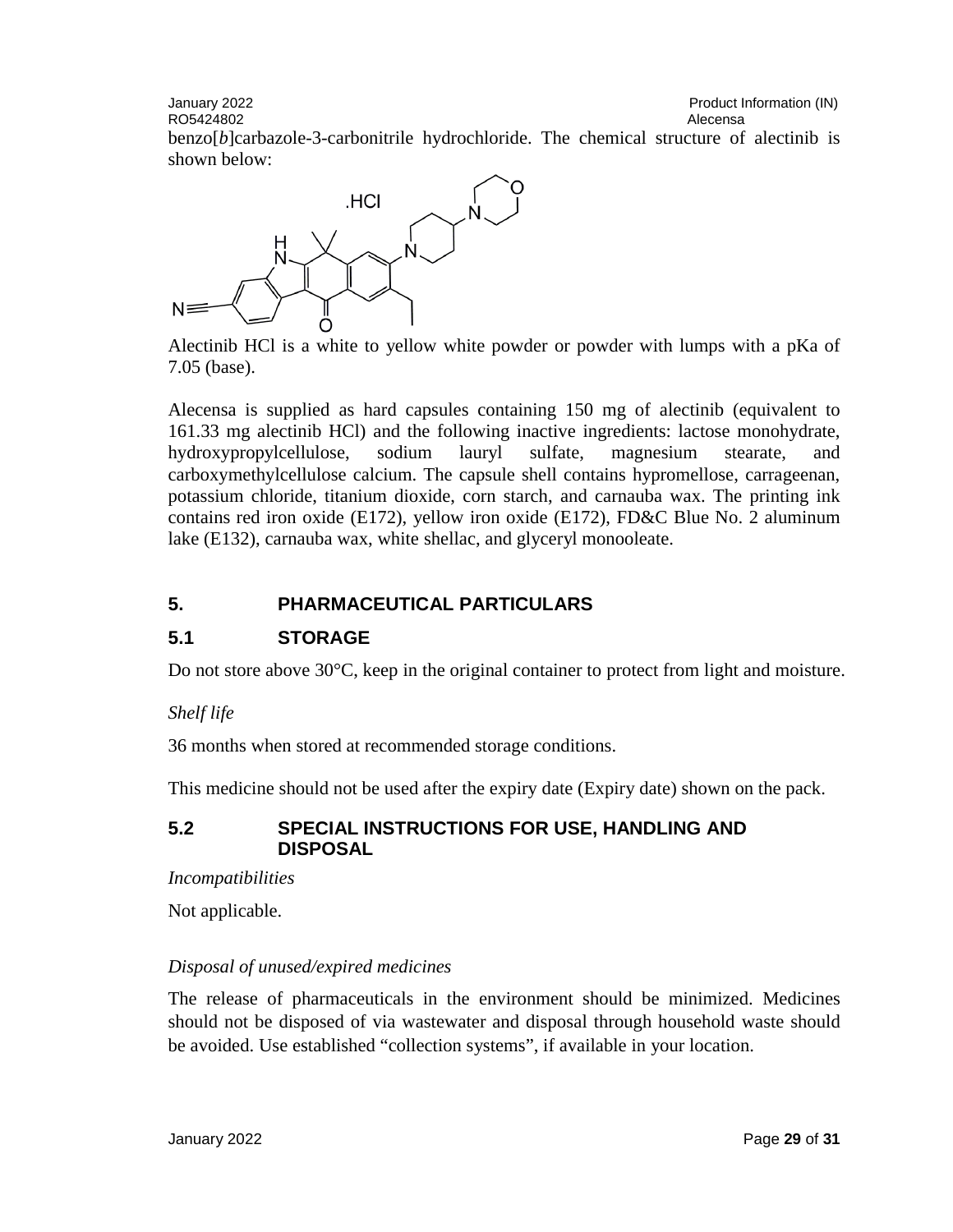Multipack: 224 capsules (contains 4 packs of 7 blisters and each blister contains 8 hard capsules 150mg).

#### **6. PATIENT COUNSELLING INFORMATION**

Inform patients of the following:

#### Hepatotoxicity

Inform patients of the signs and symptoms of bilirubin and hepatic transaminase elevations. Advise patients to contact their healthcare provider immediately for signs or symptoms of bilirubin and hepatic transaminase elevations *[see Warnings and Precautions (2.4)].*

#### Interstitial Lung Disease (ILD)/Pneumonitis

Inform patients of the risks of severe ILD/pneumonitis. Advise patients to contact their healthcare provider immediately to report new or worsening respiratory symptoms *[see Warnings and Precautions (2.4)].*

#### Renal Impairment

Inform patients of the risk of severe and potentially fatal renal impairment. Advise patients to contact their health care provider for change in urine color, reduced urine output, or swelling in the legs and feet *[see Warnings and Precautions (2.4)]*.

#### Bradycardia

Inform patients that symptoms of bradycardia including dizziness, lightheadedness, and syncope can occur while taking Alecensa. Advise patients to contact their healthcare provider to report these symptoms and to inform their healthcare provider about the use of any heart or blood pressure medications *[see Warnings and Precautions (2.4)]*.

#### Severe Myalgia/CPK elevation

Inform patients of signs and symptoms of myalgia, including unexplained and/or persistent muscle pain, tenderness, or weakness. Advise patients to contact their healthcare provider immediately to report new or worsening symptoms of muscle pain or weakness *[see Warnings and Precautions (2.4)]*.

#### Photosensitivity

Inform patients of the signs and symptoms of photosensitivity. Advise patients to avoid prolonged sun exposure while taking Alecensa and for at least 7 days after study drug discontinuation and to use proper protection from the sun. Advise patients to use a broad spectrum ultraviolet A (UVA)/ultraviolet B (UVB) sunscreen and lip balm (SPF  $\geq$  50) to help protect against potential sunburn *[see Adverse Reactions 2.6)]*.

Embryo-Fetal Toxicity